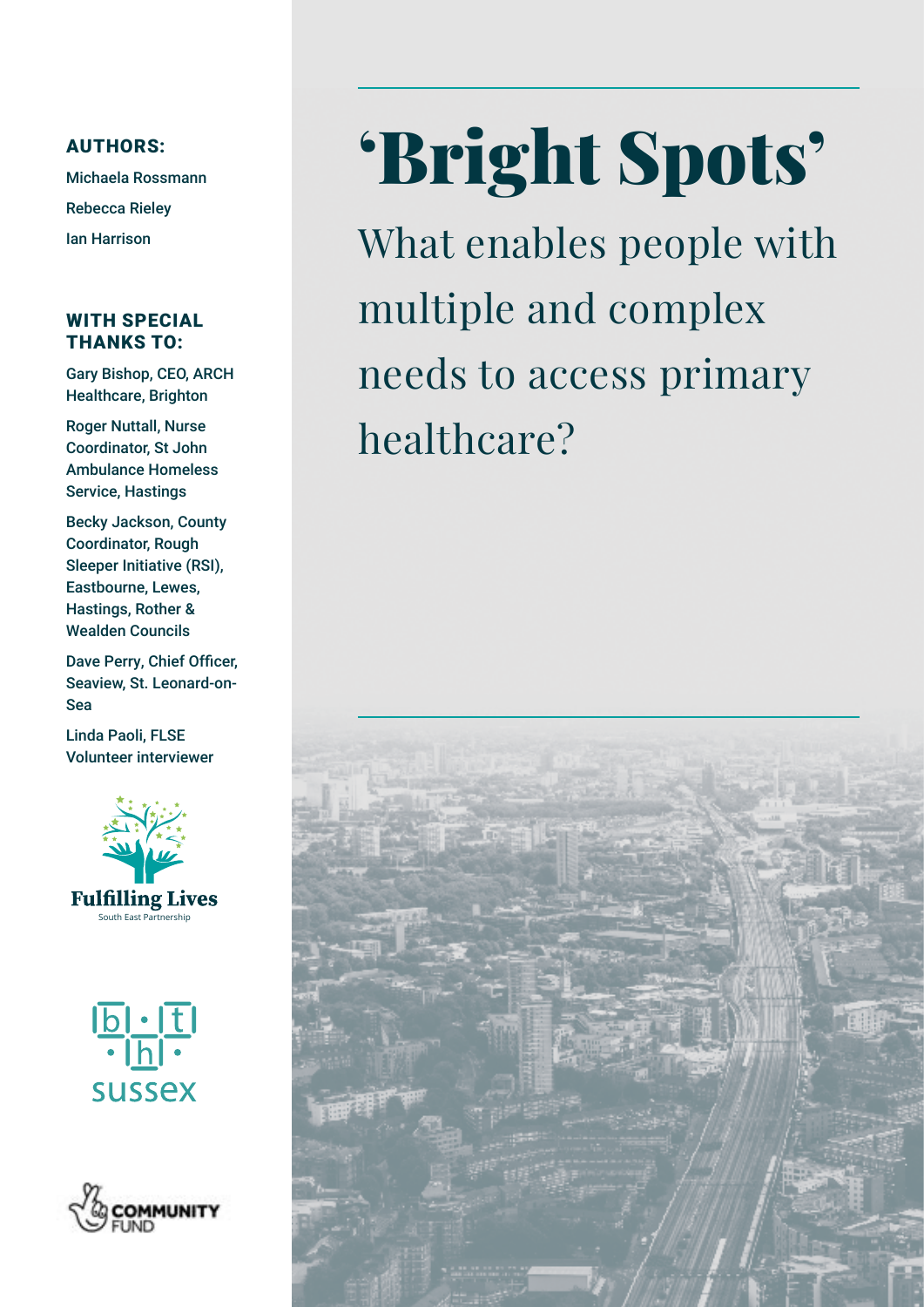# **CONTENTS**

| FULFILLING LIVES SOUTH EAST 4                   |
|-------------------------------------------------|
|                                                 |
| <b>WHAT CONSTITUTES 'GOOD' IN HEALTHCARE  5</b> |
|                                                 |
|                                                 |
|                                                 |
|                                                 |
|                                                 |
|                                                 |
|                                                 |
|                                                 |
|                                                 |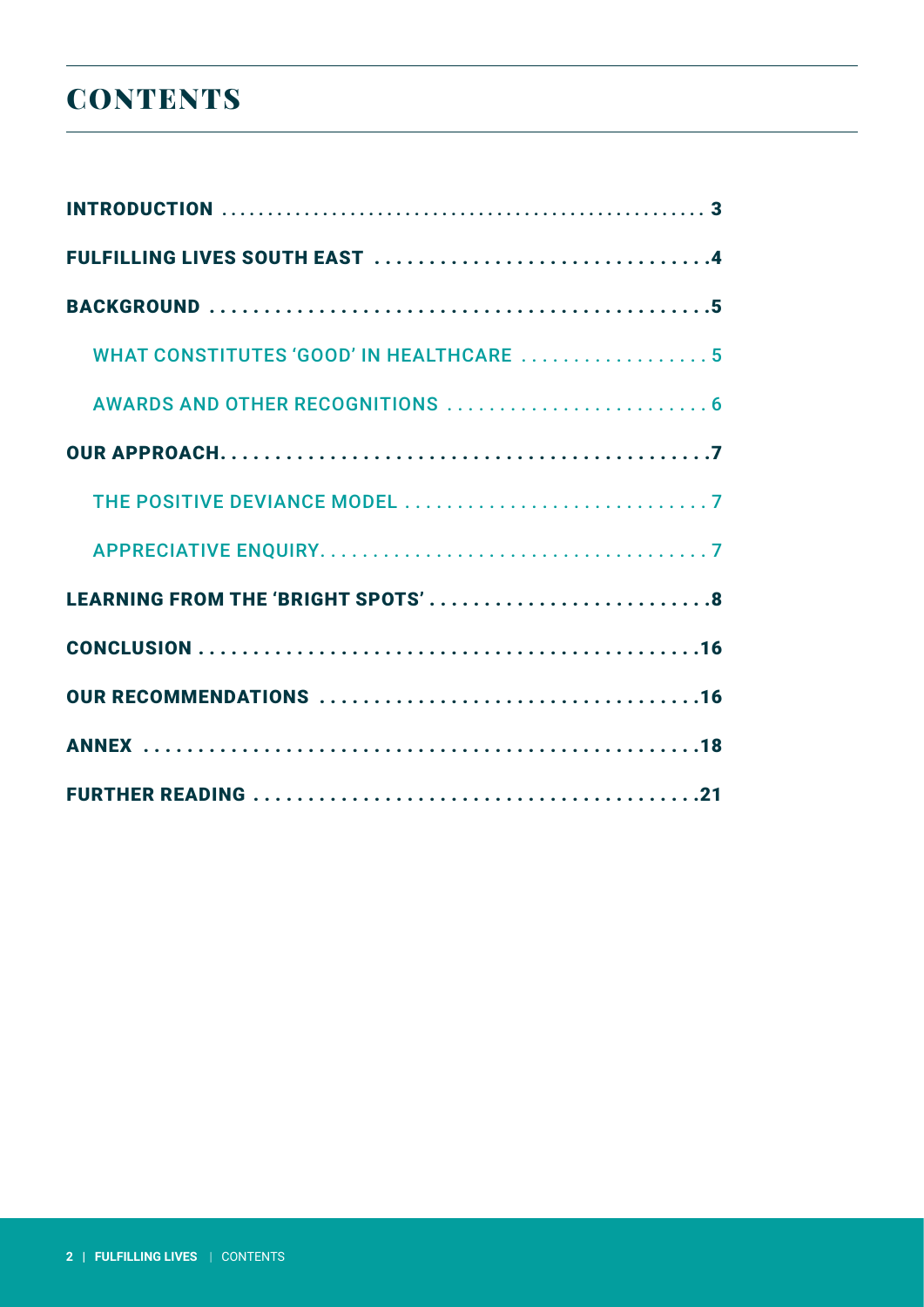# INTRODUCTION

Fulfilling Lives South East (FLSE) understands that providing access to primary care services for people experiencing multiple and complex needs (MCN) can be difficult. [FLSE's Manifesto for Change](https://www.bht.org.uk/wp-content/uploads/2019/11/Fulfilling-Lives-Manifesto-for-Change.pdf) already highlights some of the health inequalities experienced by our clients and a change in approach is necessary because healthcare services can be inflexible, punitive for non-attendance of appointments, and stigmatising.

Lack of access to primary healthcare can lead people with MCN to present more frequently at crisis services. Our client data shows that out of the 118 clients supported since the start of FLSE, clients attended 657 A&E visits which cost a total of £125,662. If we also add hospital inpatient stays and mental health inpatient stays, the total increases to £1,070,306.

There are, however, some healthcare services that serve our communities well and make it easy for people with MCN to engage. This report has a focus on these 'bright spots' in healthcare and wider support systems in the South East. As a previous report indicates, the Bright spots project highlights good practices which could (with earlier intervention) help avoid premature deaths from treatable or preventable causes for people with MCN.

In this report, we unpack what these 'good' services are doing and how their practices help people with MCN to better access primary healthcare and unlock better outcomes. From these examples we offer recommendations and quick wins for funders and other healthcare providers which can be adopted to better enable people with MCN to access healthcare support.

Through in-depth client-facing work and connections with people who have lived experiences of support services, the FLSE team identified ARCH Healthcare, St John Ambulance Homeless Service, the Rough Sleeper Initiative East Sussex, and Seaview as 'good' providers, enabling better access to primary healthcare services for people with MCN. The FLSE team conducted interviews with each of these organisations to get a better understanding of what principles underpin their services and what mechanisms are going on behind the scenes to support people experiencing MCN.

### SOME OF THE MAIN FINDINGS WERE:

- Drop-ins are the preferred access point to healthcare support for people experiencing MCN, followed by outreach, in reach and text messages.
- Lack of judgement is key to establish human, kind and trusting relationships.
- Multi-disciplinary approaches and meetings across services are necessary to provide the holistic support that patients need.
- Experts by experience (lived experience) need to be included when starting to set up new services.
- The top 3 tips to improve health services for people with MCN are: i) bring the services to them in a flexible way; ii) a collaborative approach between services (not just signposting); iii) invest in staff, training and resources.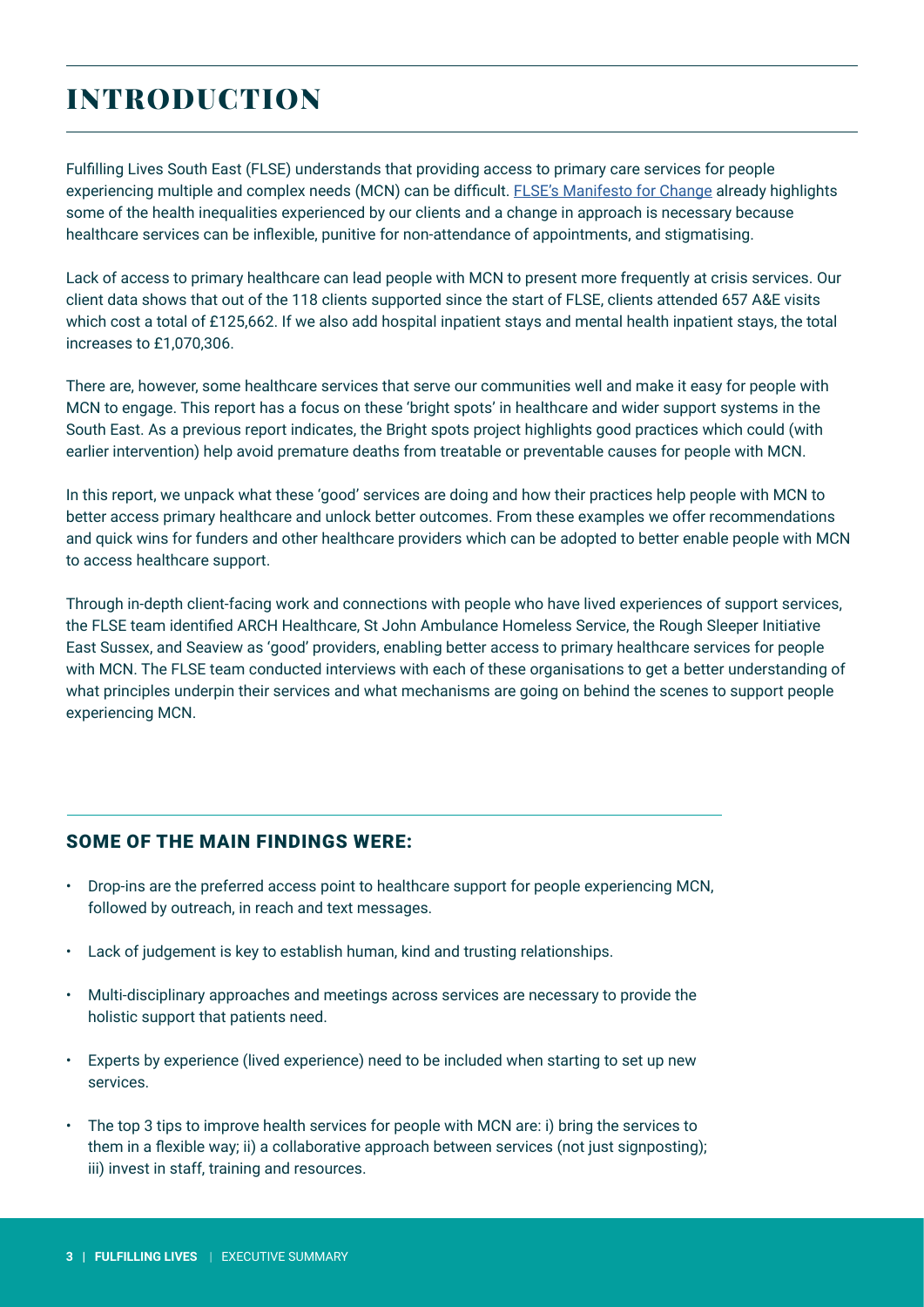# <span id="page-3-0"></span>FULFILLING LIVES SOUTH EAST

Fulfilling Lives South East started in 2014 and is funded by the National Lottery Community Fund. We are funded to:

(a) provide intensive support for people experiencing multiple disadvantage,

(b) involve people with lived experience of multiple disadvantage at all levels and,

(c) challenge and change systems that negatively affect people facing multiple disadvantage.

Fundamental to the project's ethos is the belief that the involvement of people with lived experience of complex needs is an essential part of the solution.

A snapshot of the project's caseload in 2017 revealed that all our clients had experienced complex (compound, multiple) trauma that continued throughout their lives.

We use the term Multiple and Complex Needs ('MCN') to describe persistent, problematic and interrelated health and social care needs which impact on an individual's life and their ability to function in society. We consider a person to have MCN if they experience three or more of the following four issues:

- 1. Homelessness
- 2. Mental, Psychological and physical health problems
- 3. Drug and / or alcohol dependency
- 4. Offending behaviour

People with MCN are more likely to experience violence and abuse, including domestic abuse, live in poverty and have experienced trauma in childhood and throughout their lives. Our data also suggests that 78% of our clients have a disability.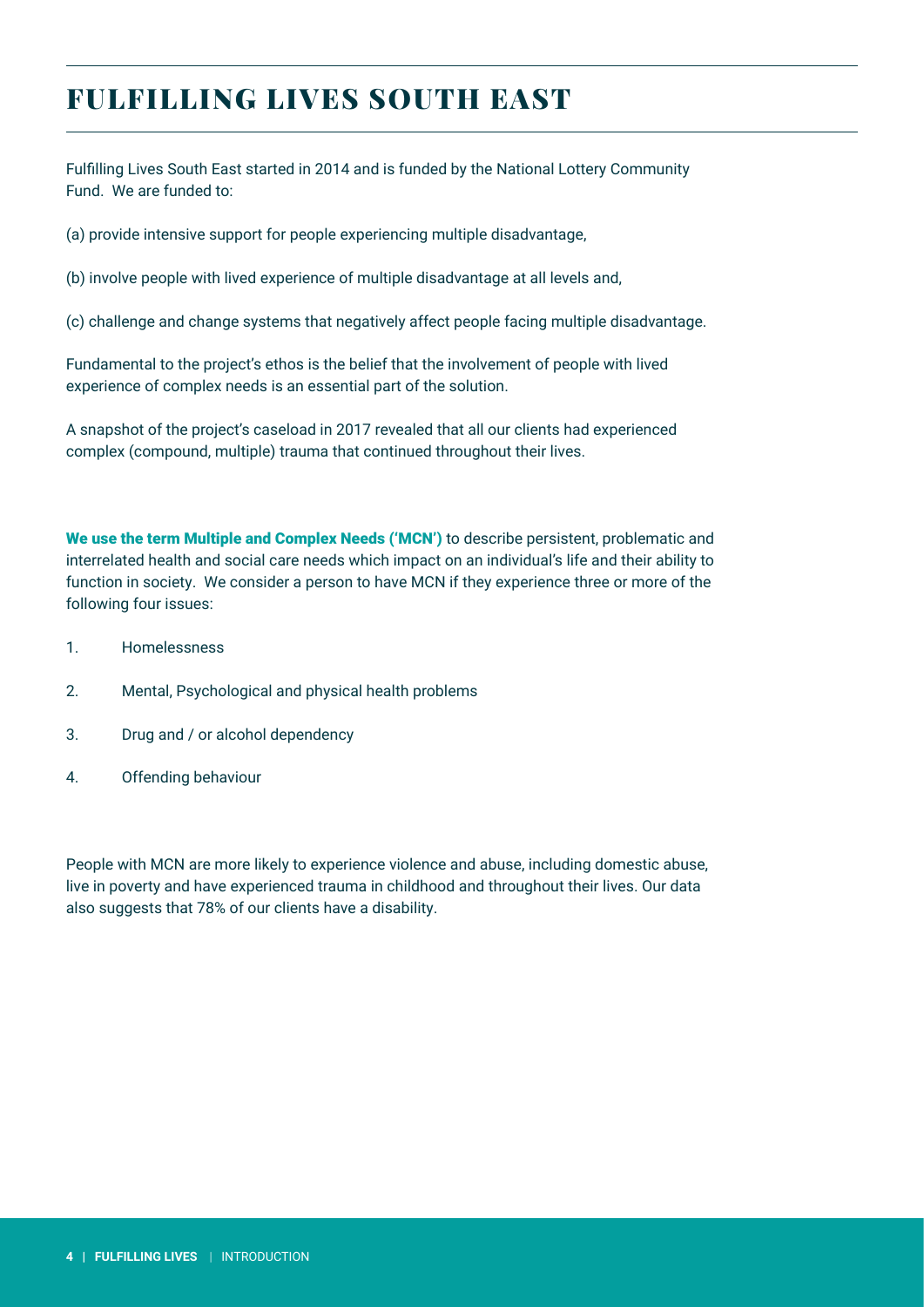# BACKGROUND

Between February and April 2021, FLSE created a subgroup across all teams, including the Service User Engagement team, Learning and Impact Team, client-facing staff and the Systems Change Team.

Together, we developed our criteria for services that could be described as 'good' in enabling people with MCN to access primary healthcare services and engage with healthcare support. These criteria helped us decide who to interview and who we could learn from.

### WHAT CONSTITUTES 'GOOD' IN HEALTHCARE

The main criteria were:

- Flexibility
- A caring attitude
- **Professionalism**
- Continuity, consistency and collaboration
- Trauma-informed practice
- Psychologically informed environments

We identified the following four services as fitting our criteria:

- **ARCH Healthcare (Brighton)** a specialised GP practice for people experiencing homelessness in Brighton & Hove
- [St John Ambulance Homeless service \(Hastings\)](https://www.sja.org.uk/what-we-do/our-work-in-the-community/our-homeless-services/hastings/) a volunteer-led, first-aid charity which now provides mobile primary healthcare as well as static drop-in clinics.
- [The Rough Sleeper Initiative East Sussex \(Eastbourne, Lewes, Hastings, Rother &](https://www.lewes-eastbourne.gov.uk/housing/help-for-people-sleeping-rough/)  [Wealden\)-](https://www.lewes-eastbourne.gov.uk/housing/help-for-people-sleeping-rough/) a multi-disciplinary team providing intensive assessment and support work for verified rough sleepers (through local authority checks) to help with access to accommodation. Ongoing wrap-around support is provided by the multi-disciplinary team and dedicated Housing First support workers.
- **[Seaview \(St. Leonards-on-Sea\)-](https://www.seaviewproject.co.uk/)** a day service providing support for marginalised people with addiction problems, mental health issues, ex- and at-risk offenders, and rough sleepers.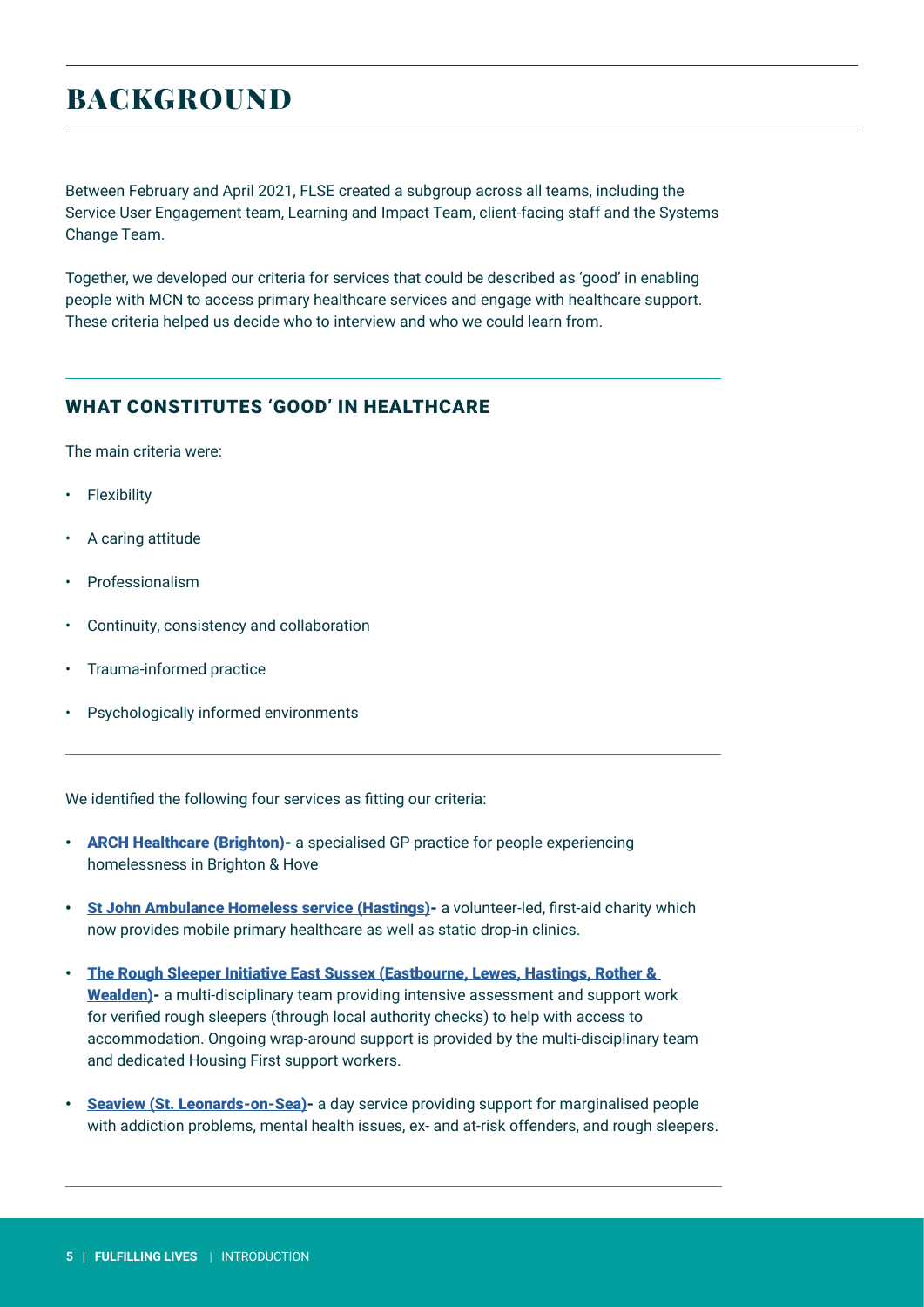### AWARDS AND OTHER RECOGNITIONS

We are not the only ones to recognise how amazing these services are for people experiencing multiple and complex needs.

#### • ARCH Healthcare

Achieved a rating of [OUTSTANDING](https://archhealthcare.uk/about-us/cqc-rating/) on all areas (safe, effective, caring, responsive, well-led) by the Care Quality Commission at their last inspection. ARCH have also been recognised for putting people first and won an award at the annual [BreatheHR](https://www.breathehr.com/en-gb/blog/topic/company-culture/culture-leaders-list-2021-winners-announcement?utm_campaign=Culture%20Leaders&utm_medium=email&_hsmi=138543332&_hsenc=p2ANqtz-99b1CksxB1UFGxE4VqhDLkIdK_YqLOutTTnz_3NqydsLxYySuhDHkw19YLitTZiN-4ruUXBCNN-LKwgfZIEk_M9N1J5A&utm_content=138543332&utm_source=hs_email) as a Culture Leader of [2021](https://archhealthcare.uk/arch-news/an-award-winning-workplace/).

#### • Seaview (St. Leonards-on-Sea)

Seaview has received the [GSK/Kings Fund Impact Award 2018](https://www.kingsfund.org.uk/projects/gsk-impact-awards/2018-gsk-impact-award-winners) to recognise the outstanding work of community-based health care charities.

#### • St. John Ambulance (Hastings)

The Every Day Heroes Awards is an internal award for St. John Ambulance. The St. John Hastings Homeless Service won the [Community Hero Award 2019](https://www.sja.org.uk/press-centre/news-stories/outstanding-young-life-savers-recognised-at-the-st-john-ambulance-everyday-heroes-awards-2019/) for improving access to healthcare and support for homeless and vulnerably housed people in Hastings and St. Leonards-on-Sea for 15 years.

#### • Rough Sleepers Initiative (Eastbourne, Lewes, Wealden, Rother, Hastings)

Commissioned by the 5 authorities, the RSI is the lead for all rough sleeping work across county. In partnership with National Probation, RSI is one of five UK areas awarded Trailblazer status for their work with homeless prison leavers. Considered a model of good practice by the Department for Levelling Up, Housing and Communities (DLUHC), they were recently awarded additional funding to pilot respite rooms for homeless individuals fleeing domestic violence. In partnership with Public Health, the RSI was instrumental in the roll out of [Dentaid](https://www.dentaid.org/) across the county which was recently featured on BBC Radio 4. The RSI services is working in continued partnership with the Clinical Commissioning Group ('CCG'), local health trusts, social services, probation and CGL STAR (East Sussex drug & alcohol services). The RSI service is being used as a template for MCN expansion through the local government 'Changing Futures programme' Sussex-wide.

RSI also contributed to ['Fulfilling Lives Perspectives Project- interviews: Discussions on](https://www.bht.org.uk/wp-content/uploads/2021/03/Perspectives-Project-Profile-Interviews-03.03.21.pdf)  [psychological support and complex trauma pre-substance misuse treatment'](https://www.bht.org.uk/wp-content/uploads/2021/03/Perspectives-Project-Profile-Interviews-03.03.21.pdf)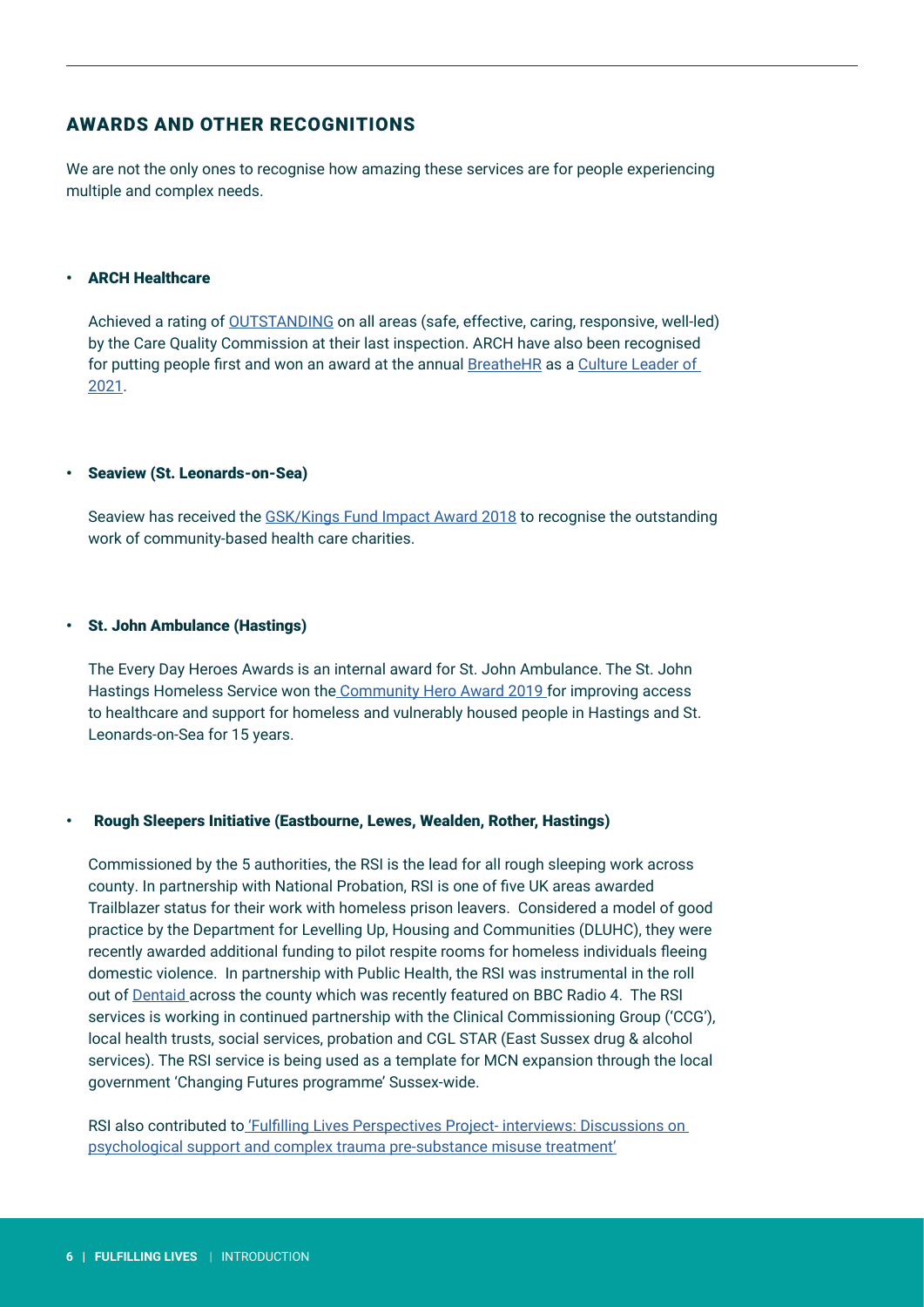# 1. OUR APPROACH

The FLSE sub-group was keen to follow robust research processes to better understand and learn from these four services.

### THE POSITIVE DEVIANCE MODEL

We identified the [Positive Deviance](https://www.betterevaluation.org/en/plan/approach/positive_deviance) model as an approach that could help us. This model has a focus on identifying solutions that are already being practised in communities – it searches out who is achieving the best outcomes in a given situation or context. The model makes efforts to highlight these individuals, groups or organisations as a 'bright spot' in a system, understands the detail of what these 'bright spots' are doing differently and then champions for these practices to be replicated within local contexts to create sustainable change.

### APPRECIATIVE ENQUIRY

As a group we wanted to find out more about which principles, values and structures are sitting behind these four 'good' organisations- ARCH Healthcare, Seaview, St. John Ambulance and Rough Sleepers Initiative. We felt that we had plenty of case studies and client data through our client-facing work and we wanted to use this opportunity to better understand how these organisations worked behind the scenes. What was it they were doing at a management level, with staff, with resources that helped them achieve different outcomes for people with MCN?

With this focus in mind, we chose an Appreciative Inquiry (David Cooperrider and Suresh Srivastva, 1987) research method to guide the interviews we conducted with the four organisations. We defined the topic of the appreciative inquiry as follows:

### *"Our local primary healthcare system needs more innovative person-centred practices which work for people with multiple and complex needs."*

The FLSE Research and Evaluation Officer supported the team in formulating specific questions, focussing on the areas of:

### **1. The best of 'what is'**

This section focuses on the most effective ways in engaging clients with MCN and what structures the organisations have in place 'behind- the- scenes'.

### **2. Imagine 'what could be'**

This section looks at imagining a future for the service without limitations to time, budgets and resources.

### **3. Determining 'what should be'**

This section focuses on bringing together the best of what is working now, with aspirations to create the 'ideal' service.

Once the questions had been agreed, experts by experience, together with an Engagement & Co-Production Worker conducted in-depth interviews which were recorded and summarised into the section below.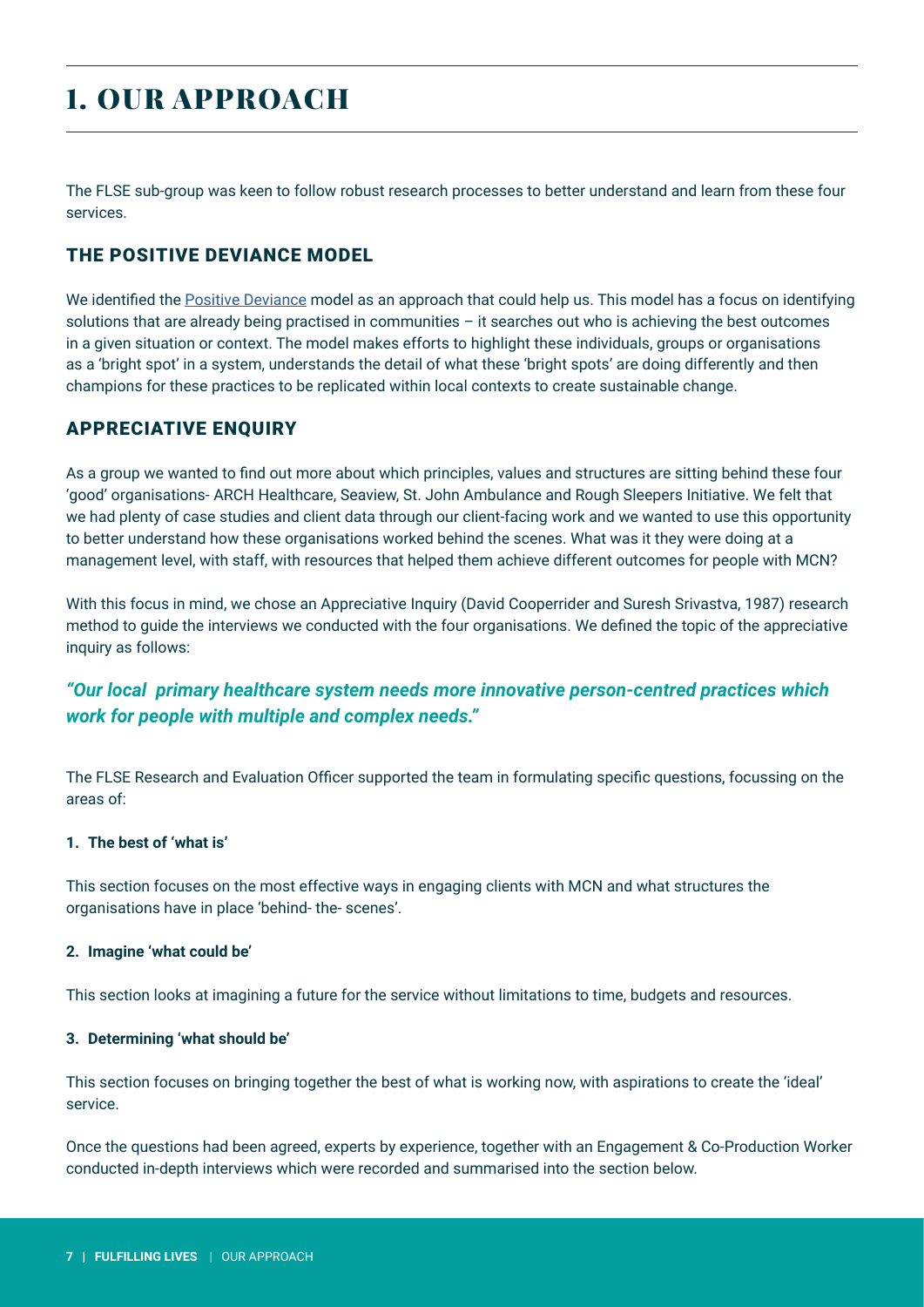### 1. THE BEST OF 'WHAT IS'

### 1.A. ARCH HEALTHCARE, BRIGHTON- GARY BISHOP (CEO)

For ARCH Health CIC, Covid-19 has had a big impact in how their services are being delivered. Even though walk-in appointments continued throughout, services have shifted to a mix of offers. One of them included giving out dozens of mobile phones to make sure patients can have the options of text messages, accessing the website or phone calls.

Outreach to supported accommodation and rough sleepers continues and hospital in-patients are linked in with the in-house ARCH team too. This has been a key way of working to support their patients and reach people with MCN.

Building relationships with patients is crucial. Gary stressed the point that,

'People need to be heard, known and trusted.'

He continued to explain that it is key to have,

'[c]lear communication and being really clear about what we can do and being transparent even when it's not convenient at the time. […] It's important that we remain open and clear- that we genuinely care.'

ARCH Healthcare understands the importance of recruiting the right people for the job. Their workforce receives coaching, mentoring and supervision. Workforce development is also acknowledged. ARCH is, 'committed to creating a person-centred workplace and creating a supportive culture of relationships.'

Listening to patients is seen as important and this feedback shapes the service. Gary emphasized that Covid-19 has brought a lot of changes for ARCH and that they, 'are exploring the responses from our service users about how they like the new forms of engagement. […]. Service users have quite liked this telephone contact and text service.'

#### 1.B. ST JOHN AMBULANCE HOMELESS SERVICE, HASTINGS- ROGER NUTTALL (NURSE CO-ORDINATOR)

St. John Ambulance also had to change their working practice due to Covid-19, but patient choice has become an even greater factor shaping the way services are accessed. Roger said that, 'Up until a year ago our service was a drop-in. It was mostly ad- hoc consultations, then we got a vehicle for use as a mobile treatment van and this has enabled us to do outreach which has been really effective. Covid-19 has meant operating by appointments rather than drop ins. We have found that having a combination of both of these is the most effective approach. It's important to mix and match to the individual's needs'.

For Roger and his team, building relationships with people who have MCN is at the heart of their service and for them, the key to building relationships is empathy. Building rapport is about acknowledging an element of befriending. There's also been a focus on making small changes to the service to be as inclusive as possible for people who also experience learning disabilities:

'We have adapted the client assessment form, raised awareness within the team and hosted a learning event. We will be keeping up with this moving forward'.

For St. John's team it is important that staff members as well as volunteers have the opportunity for debriefing:

'Debriefing is very important to us. We don't use an official framework but we are a reflective team and we do this in more informal ways by talking to each other after the shifts'.

St. John Ambulance also offer a mix of internal and external training. Both, debriefing and training, is to make sure that the team has time and space for reflections in order to learn from each other, find solutions as well as gain new skills.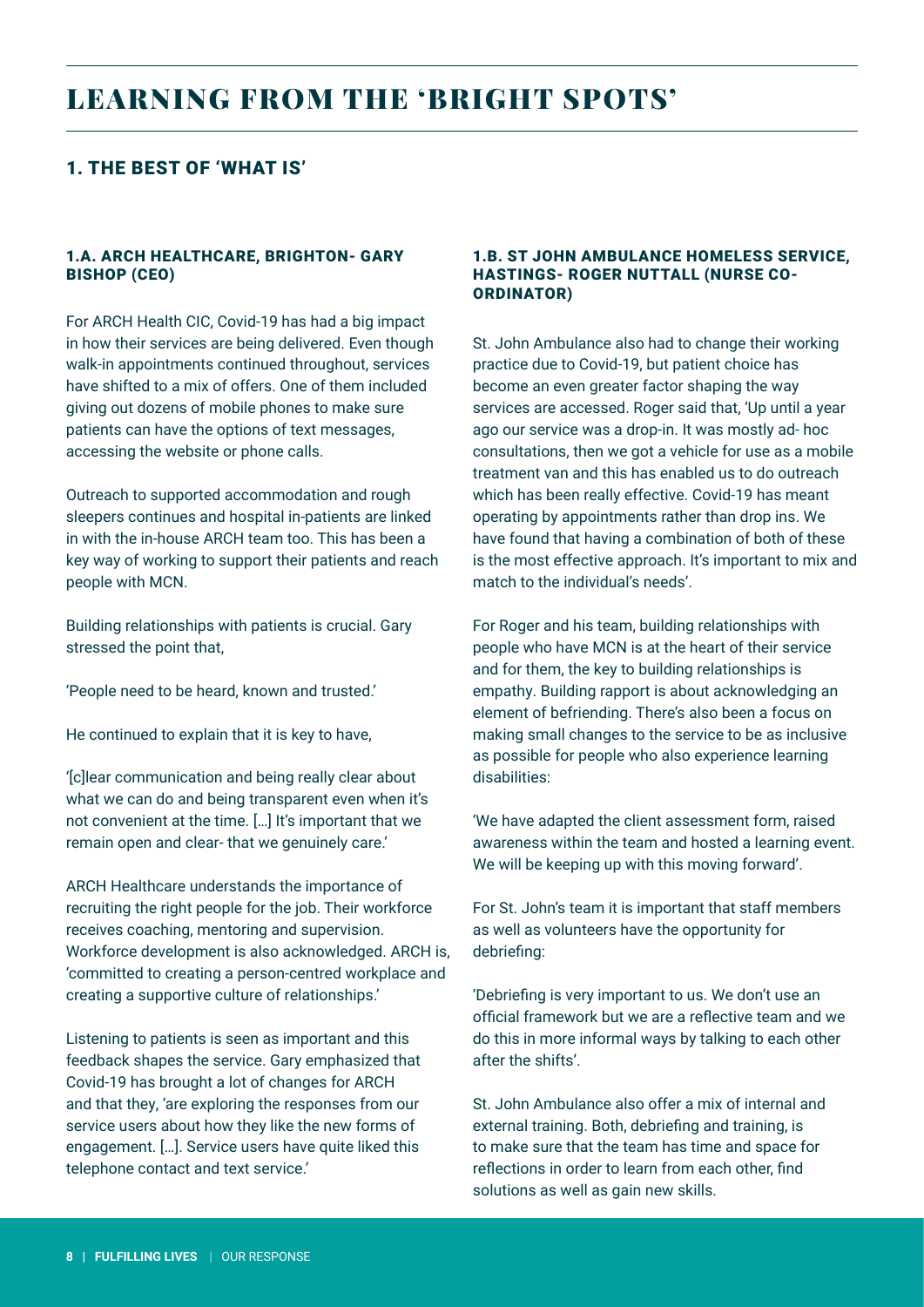### 1.C. ROUGH SLEEPER INITIATIVE (RSI), EASTBOURNE, LEWES, HASTINGS, ROTHER & WEALDEN COUNCILS - BECKY JACKSON (ROUGH SLEEPING INITIATIVE – COUNTY COORDINATOR)

One thing that seems to be clear to Becky Jackson is that the most effective ways to engage with people experiencing MCN are through drop-ins, targeted outreach, and intensive in-reach support for those staying in a range of housing placements. Multidisciplinary wrap-around support and fast-track access to services is at the heart of the RSI model. The team includes clinical healthcare professionals who work in partnership with their colleagues in primary and secondary healthcare. This ensures there is a joined-up approach to managing individuals acute and chronic healthcare needs. Partnership delivery includes work with two primary care networks and both health trusts. Funded by Public Health, Trauma Informed Care pathways are being developed in partnership with the local mental health trust, an independent clinical psychologist, and an expanding team of mental health professionals (Community Psychiatric Nurses, Occupational Therapists, community support workers).

### **Becky reflected that:**

 *'Multi-disciplinary drop-ins have allowed the team to work informally with individuals and to engage with historically hard-to-reach groups on their own terms. Having a GP and nurse present and accessible has proved invaluable. The Dentaid pilot has also been in high demand resulting in a funding increase for sessions across the county'.* 

Public Health have also funded an RSI mobile health unit to deliver health support across the county. The RSI will be developing a holistic mobile health service in partnership with PCNs, CGL STAR, Mental Health, Sexual Health, Opthalmology and Hep C services.

The RSI is a multi-disciplinary service led by Housing. The service covers the county with operational 'East & West' delivery (East – Rother & Hastings, West - Eastbourne, Lewes, Wealden). Staff are seconded from across a range of statutory services including health, mental health, substance dependence services, probation, and social care. The service has two large teams of dedicated Outreach & Housing First workers providing intensive engagement and support work throughout a client's housing journey. These services are provided by Southdown and Seaview who form an integral part of the team.

RSI has weekly multi-disciplinary team meetings where every case is reviewed to ensure a holistic care plan is in place. This multi-agency approach allows immediate interventions by trained specialists and fast-track referrals to services.

Trauma informed practice will underpin all RSI practice and future development. **Becky advised the success of the service has been:** 

*'due to the multi-disciplinary skill set of the team and their in-depth knowledge of how to engage those who are hard to reach. Alongside the step-up step-down housing model, the informal and flexible approach adopted by the team has allowed us to work with clients at their own pace. The service has one form and one system used by the full team. This minimises repeat assessments and individuals having to retell their oftentraumatic experiences to multiple agencies'.* 

The RSI continue to work closely with partners in the third sector in all areas of delivery. This includes weekend provision, support during SWEP and the development of a county charter agreement and shared website led by Homelesslink.

RSI delivery partners include – Public Health, CCG, SPFT, ESHT, ESCC Social Services, CGL STAR, National Probation Service, Dentaid, Southdown and Seaview. The services are developing additional pathways with Kingdom Way Trust, Snowflake, Open Door, Salvation Army and Mathew 25.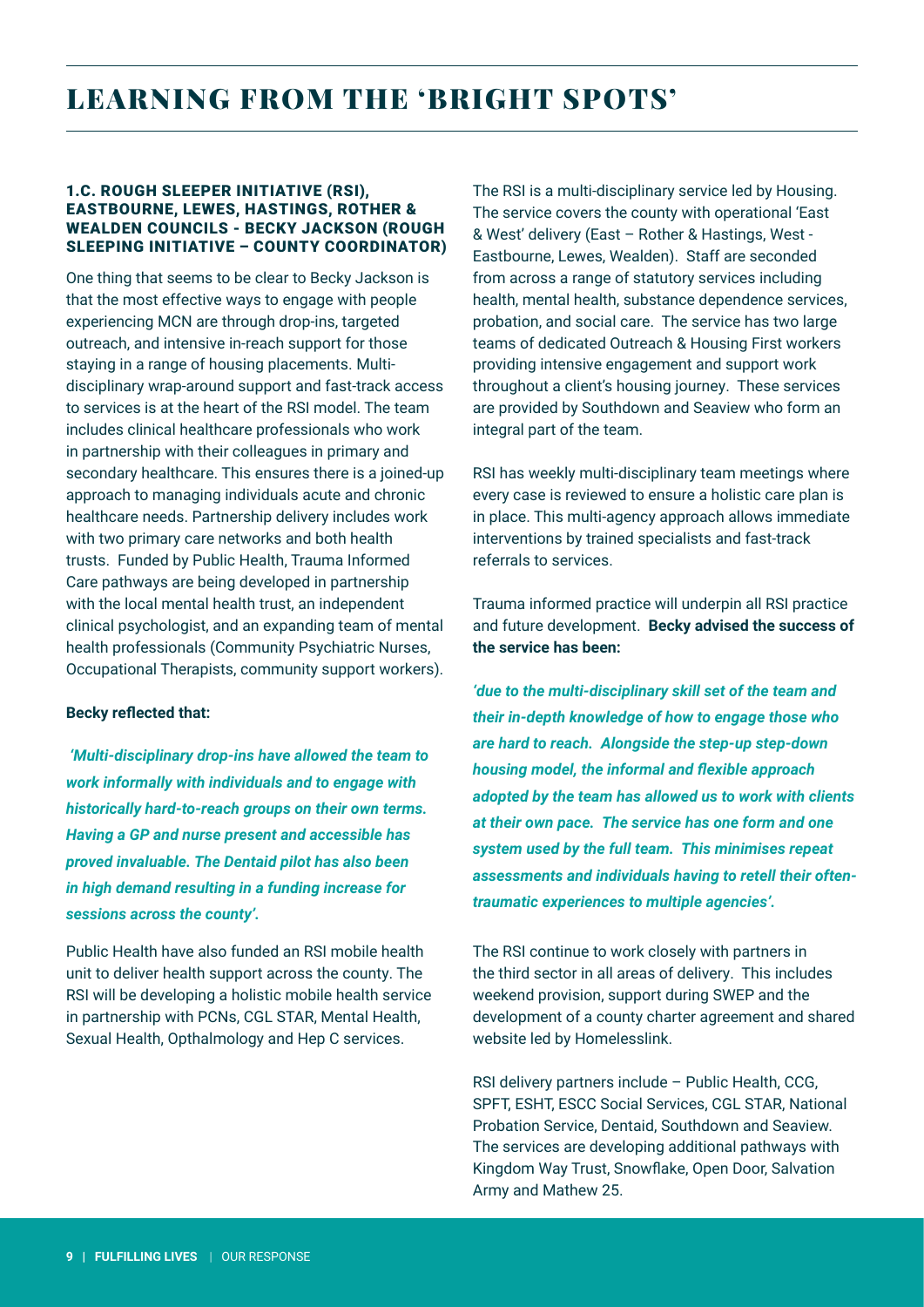### **1.D. SEAVIEW, ST. LEONARD-ON-SEA - DAVE PERRY (CHIEF OFFICER)**

Dave Perry is proud to offer an open access service, where homeless people can just walk in without an appointment; this enables easy access to healthcare and other support services. Seaview was established in 1985 and has been delivering this open access drop-in model for over 10 years, Dave stressed:

'We really recognise that it's not the easiest thing for clients to attend booked appointments. So, we are trying to make it as flexible as possible for them. Our day centre is also open on weekends when other services are closed.'

He emphasised that offering as many support services as possible under one roof and investing in staff wellbeing is key. This will ensure an empathic and non-judgemental approach.

A lot of value is also put on working in partnership with other services. Dave mentions that nurturing partners, such as Project Adder, RSI and St. John Ambulance, helps clients to build trust outside of Seaview and this in turn leads to better health outcomes. Creating mutual understanding and respect through open communication and a friendly approach over time has been invaluable for partnership development and connecting clients to wider healthcare services.

*'Our priority is to nurture the relationships with our clients. We facilitate engagement at their pace and introduce other support when they are ready. It's about building trust so that they feel safe and secure.'* 

Dave Perry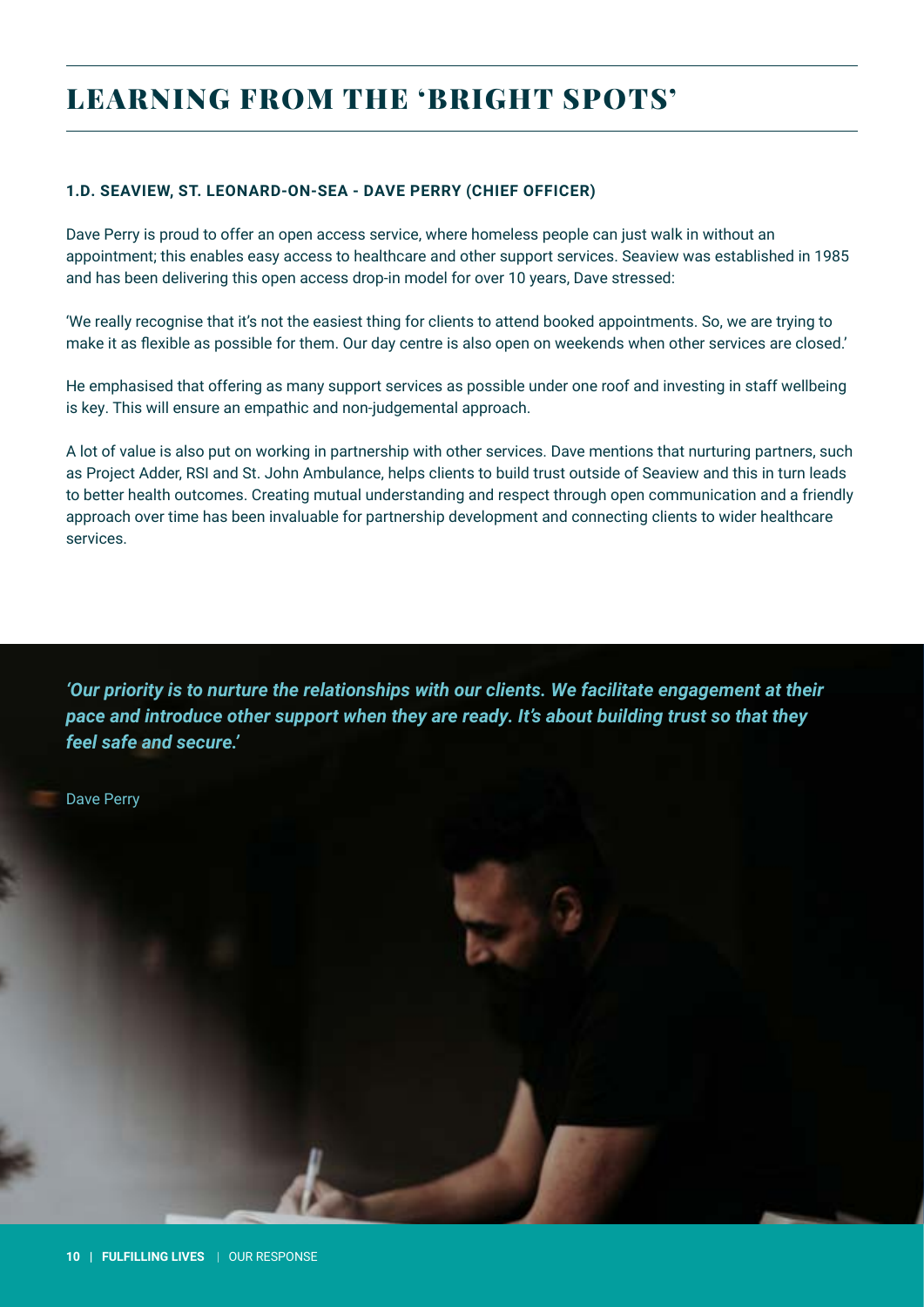### 2. IMAGINE 'WHAT COULD BE'

### **2.A. ARCH HEALTHCARE, BRIGHTON- GARY BISHOP (CEO)**

When it comes to big picture thinking Gary and his team have a clear goal:

*'We have long had the vision to have a multi-disciplinary hub to address homeless health in the city. All the services are here but they're scattered over the city. [For patients] you're looking at miles of walking and hours of waiting. Would love to bring all those services under one roof in the city centre. Co-location would also drastically improve the communication between the services. […] Substance misuse services and mental health together would have such a massive impact'.*

In an ideal world, ARCH Health CIC would like to offer many more of their staff specialist training on housing, debt and benefits advice, substance misuse and mental health. This would help further strengthen and broaden their support offer to patients – with a primary healthcare setting offering a door to many forms of advice and support.

### **2.B. ST JOHN AMBULANCE HOMELESS SERVICE, HASTINGS- ROGER NUTTALL (NURSE CO-ORDINATOR)**

For Roger and his team of nurses, including volunteer nurses, it's all about increasing reach. In an ideal world, having the budget to employ more nurses would lead to being able to reach more patients and locations and in turn, increase access to primary healthcare services for people with MCN. There's also a real desire for St. John's to become integrated into other services.

#### Roger says that:

*'We have very good working partnerships but this is not the same as integration. We want to strive for this. [We] need a good electronic system that integrates with all homeless services and healthcare. This would lead to much better help for MCN'.* 

When it comes to resources, staff training has been identified as key, '(e)nsuring ALL of the team are trained up on mental health first aid and trauma-informed approaches'. For Roger and the team, they see these approaches as an important way to build relationships with people experiencing MCN and in turn, enable engagement with primary healthcare services.

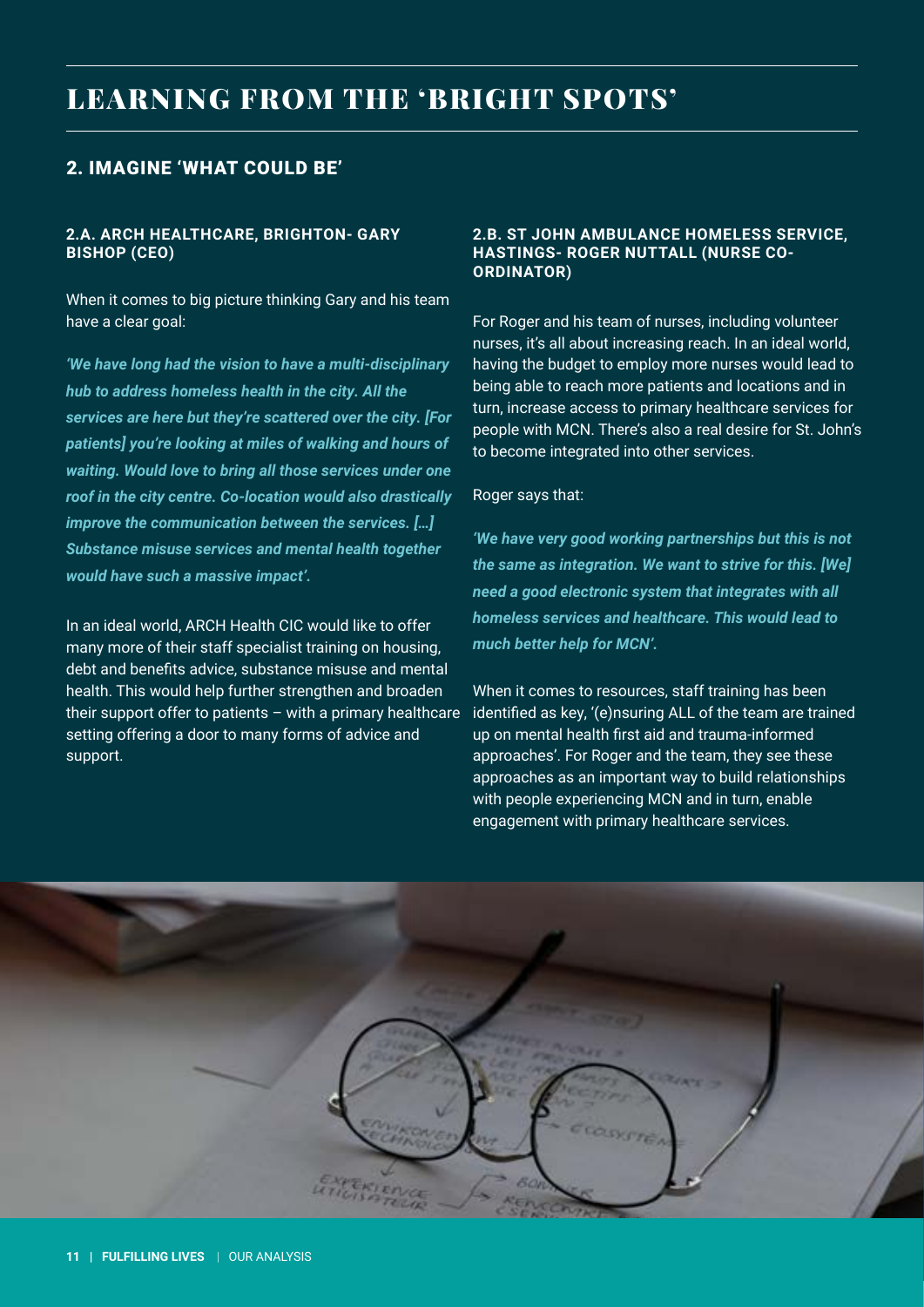#### 2.C. ROUGH SLEEPER INITIATIVE (RSI), EASTBOURNE, LEWES, HASTINGS, ROTHER & WEALDEN COUNCILS - BECKY JACKSON (ROUGH SLEEPING INITIATIVE – COUNTY COORDINATOR)

Due to the scale of the RSI, Becky has identified an informal office space/hub for the team to work from as an essential need. This would allow the team to discuss cases informally and provide a space for clients to visit the team.

Feedback from service user involvement has identified the need for lockers and showers as clients' top priorities. The RSI have submitted joint bids with local business leads, and Sussex Police for the provision of lockers. This would allow people to store their possessions safely during the day. Free access to showers has also been identified as a gap in both areas. Again, provision is being explored on both sides of the county. Public Health with a defined cohort. Becky and the team have found are supporting this work in order to ensure individuals basic needs, physical health and wellbeing are supported.

Strategically though, Becky is interested in exploring other models of support provision, such as jointly funded social enterprises. For Becky, models such as Community Interest Companies ('CIC' - a social enterprise model) can have fewer budgeting constraints and provide greater freedom for flexible service provision. In other areas of the country this has resulted in less silo working and a more holistic approach to supporting complex client needs:

*'Bevan Healthcare is a great model of CIC delivery in Bradford, Leeds & the Humber. They work with homelessness, prison leavers, asylum seekers, domestic violence, and sex workers, come one and all. Everyone in the area knows the service and the governance and future provision for those who sit outside Care Act provision strategy is steered by Heads of service from a broad range of disciplines. The model has proved it's efficacy with pathways far clearer for those using the service and less duplication of commissioning and provision within the community'.* 

Becky hopes that Changing Futures will encourage similar models of delivery to be explored.

A resource the RSI wish to explore further is a truly independent 'voices of people', 'experts by experience' group:

*'It is important that those who have experienced difficulties accessing support are able to identify the barriers and problems within our service as well as what's working well. We would want this to be authentically led by them rather than adopting to our goals or being led by another service where the same problems may arise'.* 

Becky and the team see this as a pivotal way to improve access to, and experience of, services, including primary healthcare services.

RSI acknowledged that they have only been able to work this restrictive and would be interested in developing the service to support:

*'homeless adults with complex needs who do not meet eligibility criteria for services support defined by national Care Acts. Many of these individuals rotate between services, without receiving any continuity or meaningful levels of care. Whilst many pilots have been trialled, funding is often short-term and results in clients being passed between additional tiers of services both internally and externally. This results in repeat assessments, duplicate care planning and multiple case conferences where case responsibility often remains blurred. The distinction between the support being offered by these services is often unclear and can appear generic to those needing to access support. The gap in is well documented and we need to design a service for those who do not meet statutory support criteria. Many of these individuals will present to Housing services, as the inability to access or sustain a tenancy is an integral and fundamental part of the problem that those with complex needs face. Our hope is that Changing Futures will allow services to develop a holistic service specifically designed to meet this ever-increasing need'.*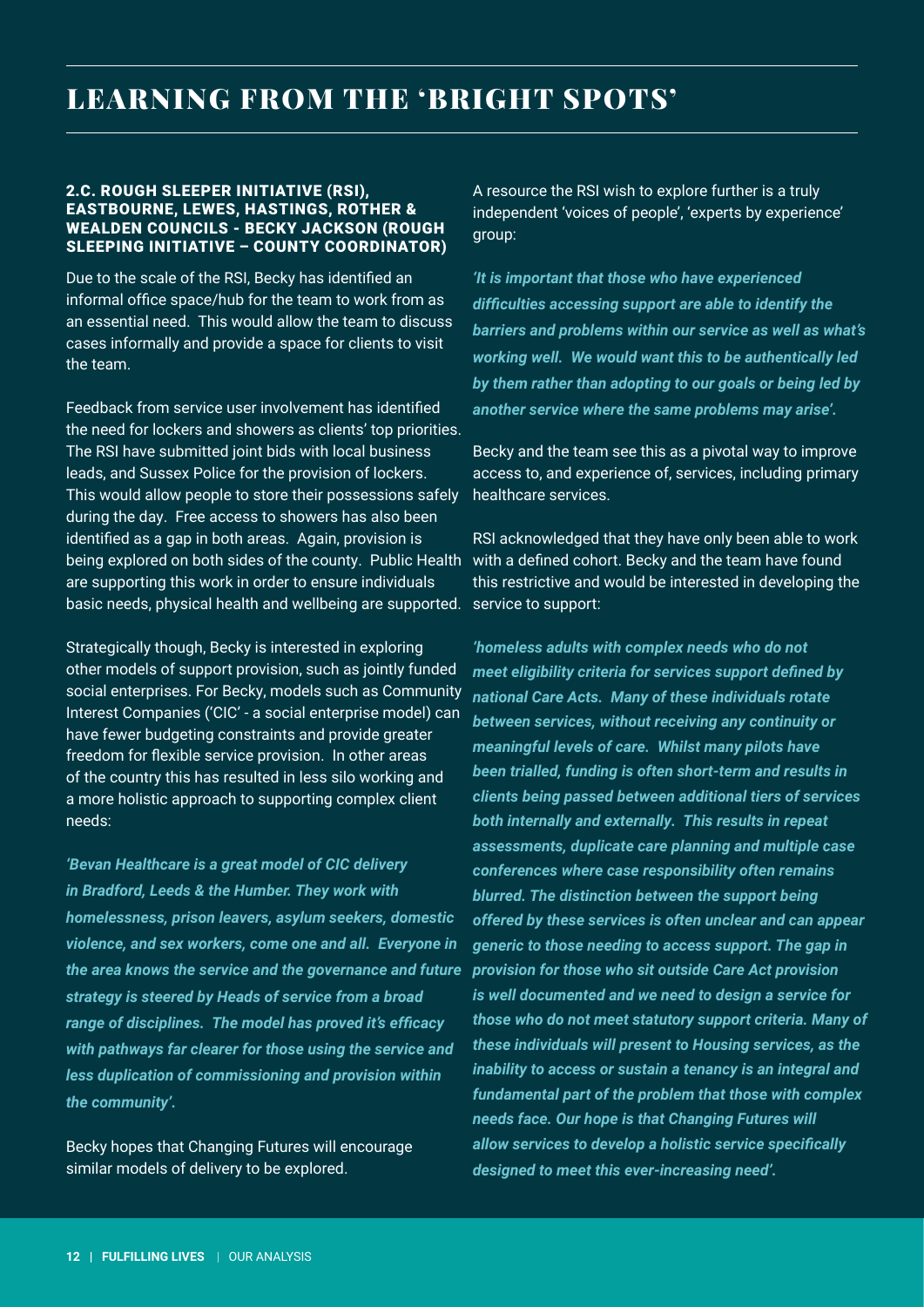### 2.D. SEAVIEW, ST. LEONARD-ON-SEA - DAVE PERRY (CHIEF OFFICER)

Dave is very keen to start a therapeutic community which is peer led. In an ideal world, Seaview has the resources to become a,

*'specialist therapeutic accommodation […]. We have the skills, knowledge and track record with our client group to do that, but we don't have that kind of funding at the moment.'* 

He continued with the idea of,

*'creat[ing] a social enterprise that people can engage with and get real paid employment experience through accessing Seaview. Maybe a Café with barista training and making lovely pastries. This would then also engage the local community.' Such an initiative would contribute to the health and wellbeing of their clients and be of itself a healthcare intervention.* 

Experiential learning for staff, volunteers and service users seem to work best for Seaview. This includes destigmatising work practices.

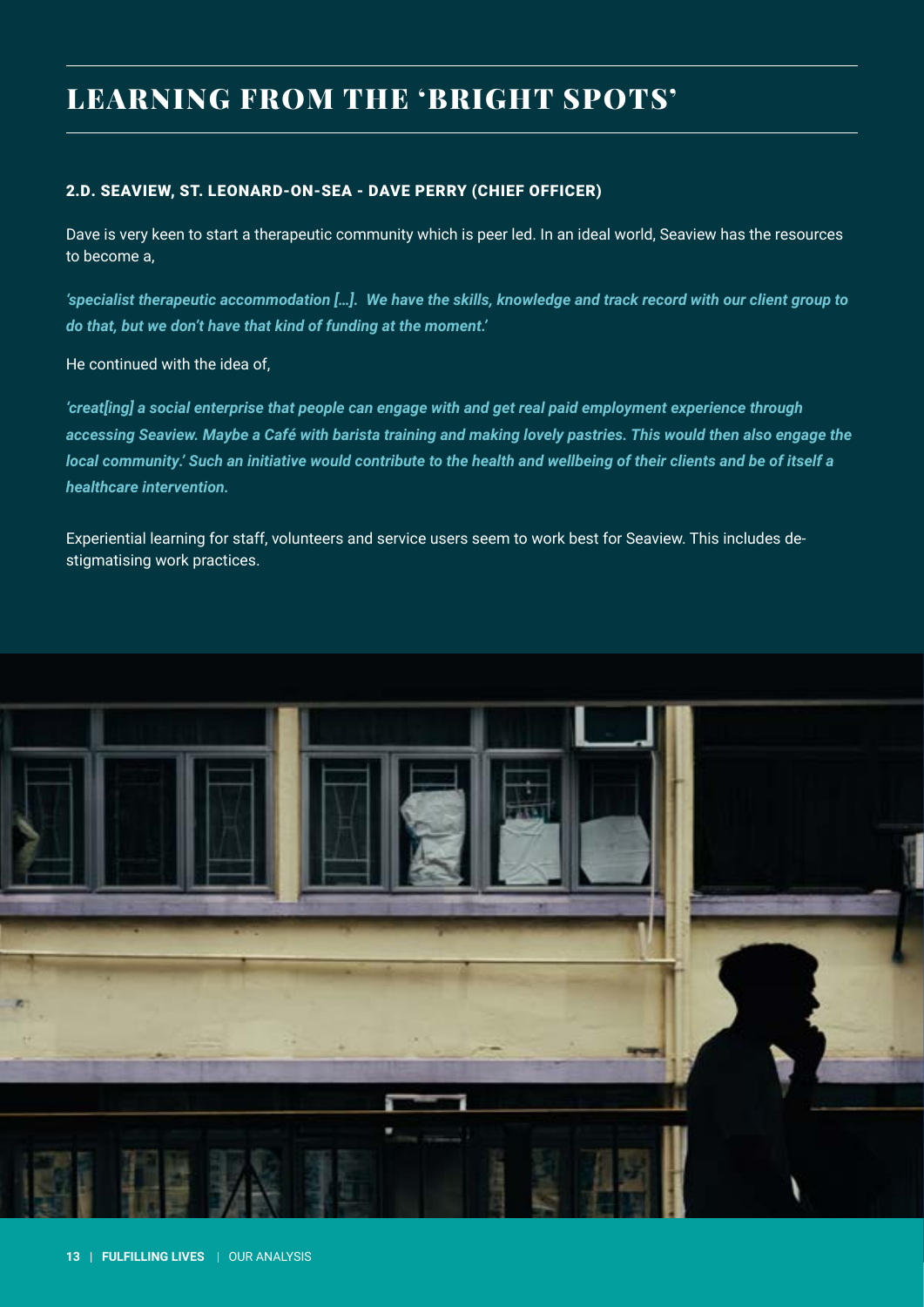### 3. DETERMINING 'WHAT SHOULD BE'

### 3.A. ARCH HEALTHCARE, BRIGHTON- GARY BISHOP (CEO)

Co-production and drawing on lived experiences to help shape how services are delivered is being developed at ARCH Health CIC. Resources have been invested to address this by receiving funding to establish the [Common Ambition Project.](https://archhealthcare.uk/common-ambition/common-ambition-launch/) Through this project:

*'we are hoping to carry on some of Fulfilling Lives' work (in co-production) and will be carrying out a Peer Research health audit. This will be a massive piece of work. The Collaborative Pairs\* project will also see this in practice. Seeing the mountain from different perspectives helps you scale it!'*

Gary says that,

*'(w)e have utilised service users for staff recruitment panels in the past and will be doing more of this in the future'.*

To continue improving our service,

*'we offer our staff training but not the patients. We would like to do this and really embody a shared environment.'* 

\*The idea of Collaborative Pairs is that healthcare professionals, commissioners and other professional stakeholders are paired up with individuals who have lived experience of homelessness, to work together to better understand the challenges which each party faces when designing, delivering, and using the healthcare system.

#### 3.B. ST JOHN AMBULANCE HOMELESS SERVICE, HASTINGS- ROGER NUTTALL (NURSE CO-ORDINATOR)

Roger sees the recruitment of the right staff for the right roles as key to make sure that there's continued improvement in healthcare service provision for people experiencing MCN. The idea of 'experts by experience' has also been talked about. Roger admits that,

*'We haven't tried Service User Involvement in staff interviews in a while. We have done this before but not for a long time. This is something we will consider doing in the future. […] For years we had done a "working party". This is a quarterly meeting with partners […]. We would have service representatives at these. We are looking to revive this. […] We would also love to do more research involving our service users'.* 

For St. John's a foundation for accessible primary healthcare services is,

*'having strong inspiring leaders with a passion for what they do is a must'.*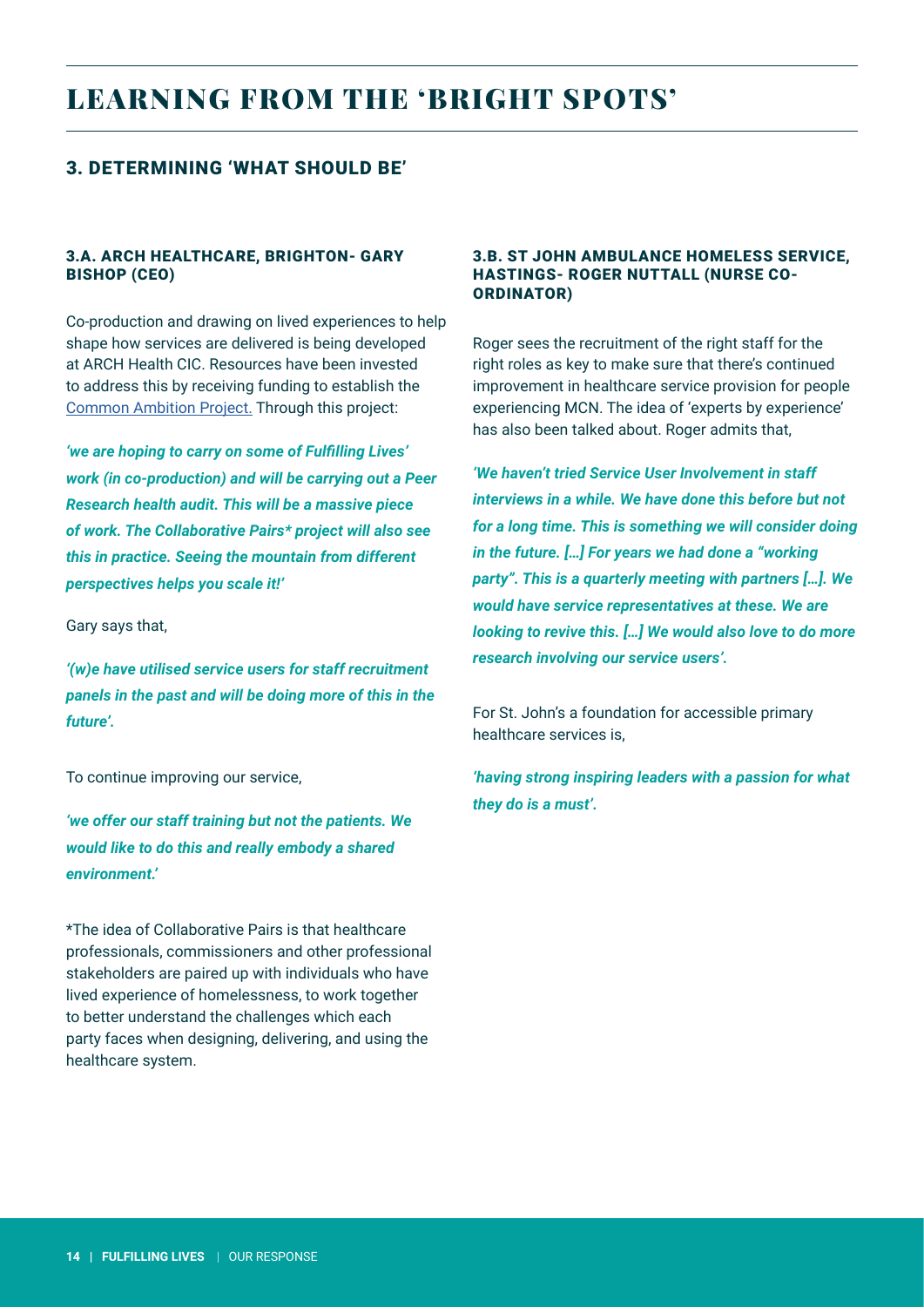#### 3.C. ROUGH SLEEPER INITIATIVE (RSI), EASTBOURNE, LEWES, HASTINGS, ROTHER & WEALDEN COUNCILS - BECKY JACKSON (ROUGH SLEEPING INITIATIVE – COUNTY COORDINATOR)

Becky identified that there should be long- term funding contracts. This would help attract highly skilled staff members. Setting up an independent lived experience group is also something to strive for.

Trauma- informed care training, combined with individuals seconded from other services should also lead to improved health outcomes from people experiencing MCN. Becky also highlighted the importance of, 'not closing a case because of nonengagement. People should not be penalised for not engaging'.

### 3.D. SEAVIEW, ST. LEONARD-ON-SEA - DAVE PERRY (CHIEF OFFICER)

Dave sees the importance of having service users on interview panels to make sure the right staff are being recruited. Ideally this could even be a group of services users.

*'We want to avoid the feeling of 'us' and 'them' and all work together.'* 

Dave also identified that,

*'We currently don't have a robust management structure. (…) The management could be beefed up a bit but this depends on funding'.* 

However, he recognises that,

*'we are fortunate to be such a small charity and have the agility to respond to changes. It's the passion in the team that enables change to happen. There's also never any pressure for clients to move on from Seaview. That's somethings we're very keen to protect'.*

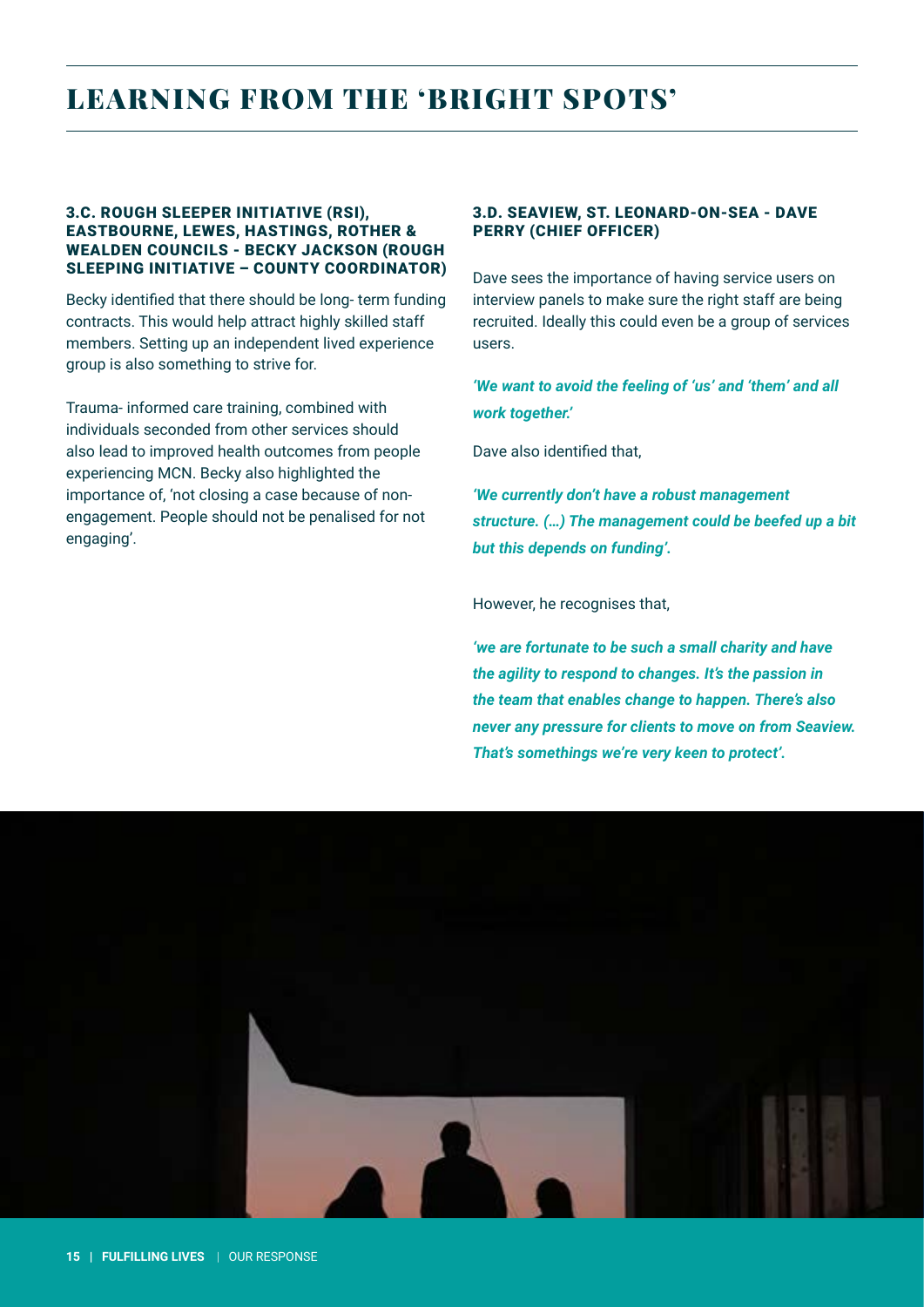# **CONCLUSION**

A main objective of Fulfilling Lives nationally and locally is to work in partnership with services and commissioners to nurture system change and help services develop more accessible, responsive, flexible and coordinated approaches for those with the most complex needs. We have already seen in the FLSE's Perspectives Project that a collaborative approach between mental health and substance use service is needed to provide holistic support. This is not only from a [professional perspective,](https://www.bht.org.uk/wp-content/uploads/2021/02/Fulfilling-Lives-T4-Psychological-Interviews-V22-1.pdf) but also a [client perspective.](https://www.bht.org.uk/wp-content/uploads/2021/05/Fulfilling-Lives-T4-Perspectives-pt-II-V9.pdf)

The current healthcare system is siloed, under-resourced and difficult to access for our client group due to its lack of flexibility. FLSE and the four Bright Spots would like to see a collaborative and person-centred approach across the system where decision makers are investing in already existing, scalable and quality services.

The interviews we conducted with ARCH Healthcare, Seaview, St. John Ambulance and the RSI made it clear that there are recurrent issues across the healthcare services in Sussex. Our four Bright Spots services have also identified common practices that enable community and healthcare services to be efficient and effective for people experiencing MCN. Organisations, no matter how big or small they are, need to collaborate with each other, provide multi-disciplinary teams and put people they support at the centre of everything they do.

# OUR RECOMMENDATIONS

We understand that due to Covid-19 and resource constraints, the health system is currently overburdened and treatment waiting times are increasing.

We do think though that there are quick wins which could be implemented in the short term by commissioners and healthcare providers to improve access to primary healthcare for people with MCN, and have created a set of recommendations:

### **1) Investing in existing services with long term funding**

There are services in our community already enabling better access to primary healthcare for people with MCN and they can be scaled up and better supported. We believe that investment into already existing healthcare services, that provide outreach to people with MCN, is the way forward. We have seen through the Appreciative Enquiry interviews that we already have different, high-quality models working well. The first step is to expand and replicate services which are already working well for our clients.

### **2) Putting people first**

What came across strongly through all interviews is the importance of putting people first, whether they are patients, volunteers, experts by experience or staff members.

A cultural shift towards trauma-informed systems is needed. Not only will this allow organisations to recruit, train and support their own staff members, but it also has an impact on the quality of support that the clients receive. Seeing patients holistically requires agile working and ideally a multi-disciplinary hub. This in turn could reduce waiting times for patients and lead to better patient outcomes.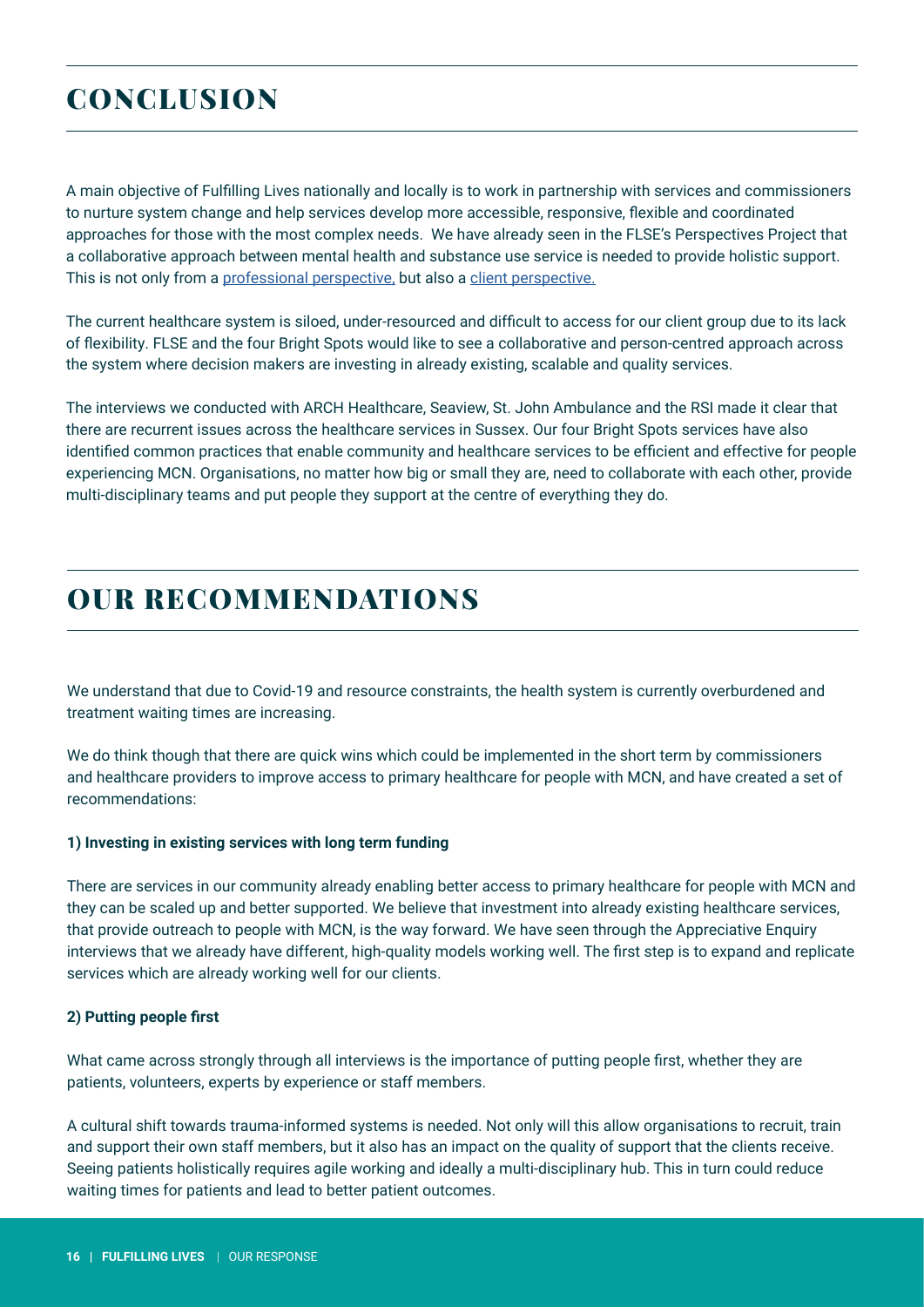# OUR RECOMMENDATIONS

An initial investment in and ongoing incentives for the right staff members, will bring a long-term return on investment through higher productivity and improved wellbeing. It is not only a financial cost-benefit analysis we need to look at, but a qualitative one.

Commissioners need to recognise this shift to a holistic people-centred approach for staff and service users alike. Certain person-centred standards should be reflected in the way contracts are tendered, assessed, and monitored.

### **3) Building relationships**

All interviewees agreed that it is important to invest in relationship building. This is about staff members being connected into other support agencies through multi-disciplinary team meetings, creating smooth referral pathways with the aim of providing the best care for the patient and not being siloed. It is also about patients being able to build relationships, which requires continuity, and patients being able to see the same staff members at appointments.

It is about creating a community of best practice, learning from each other and sharing information. The four Bright Spots identified that staff need incentives, to feel valued and have supervision or reflective practice spaces to keep a work-life balance. For clients it means that slowly they start to build trust.

With this in mind, we advocate for the concept and practice of co-production to be introduced in healthcare settings.This approach was confirmed when one of our client-facing staff members observed the following about a client accessing their GP: 'From the receptionist to the nurse and GP, Jack (not his real name) was treated with compassion, which instilled him with the confidence to attend future appointments. Jack was visiting the surgery twice a week, once with the same nurse for blood pressure and blood tests and then the same doctor every time to explore options for treatment. He was engaging well with the GP surgery and even made a couple of appointments alone'.

### **4) Offering choices**

In our experience, which is echoed by the Appreciative Enquiry interviews, patients and clients need a mix of contact points – not just being offered a scheduled appointment mid-week following a lengthy wait time for support. From our interviews we learnt that this looks like offers of in-person appointments, phone calls, texting, outreach, mobile healthcare support out in the community, and access at weekends.

As our Manifesto for Change states, we want to move away from a punitive system when patients miss their appointments and get closer to a system which meets people where they are at. Not only will a person-centred approach give them choices of engagement, but it also helps to build up a package of support that suits them. This in turn can lead to better health outcomes. One of FLSE's clients said that, 'I really want to get to appointments but will need reminding'.

We would like current and future services to include a variety of engagement options as a standard way of working with people experiencing MCN, led by staff teams that are enabled to offer support in flexible ways.

Therefore, we would like to call on commissioners and decision makers to include the above set of recommendations in any future funded service that aims to improve the health and wellbeing of people with MCN.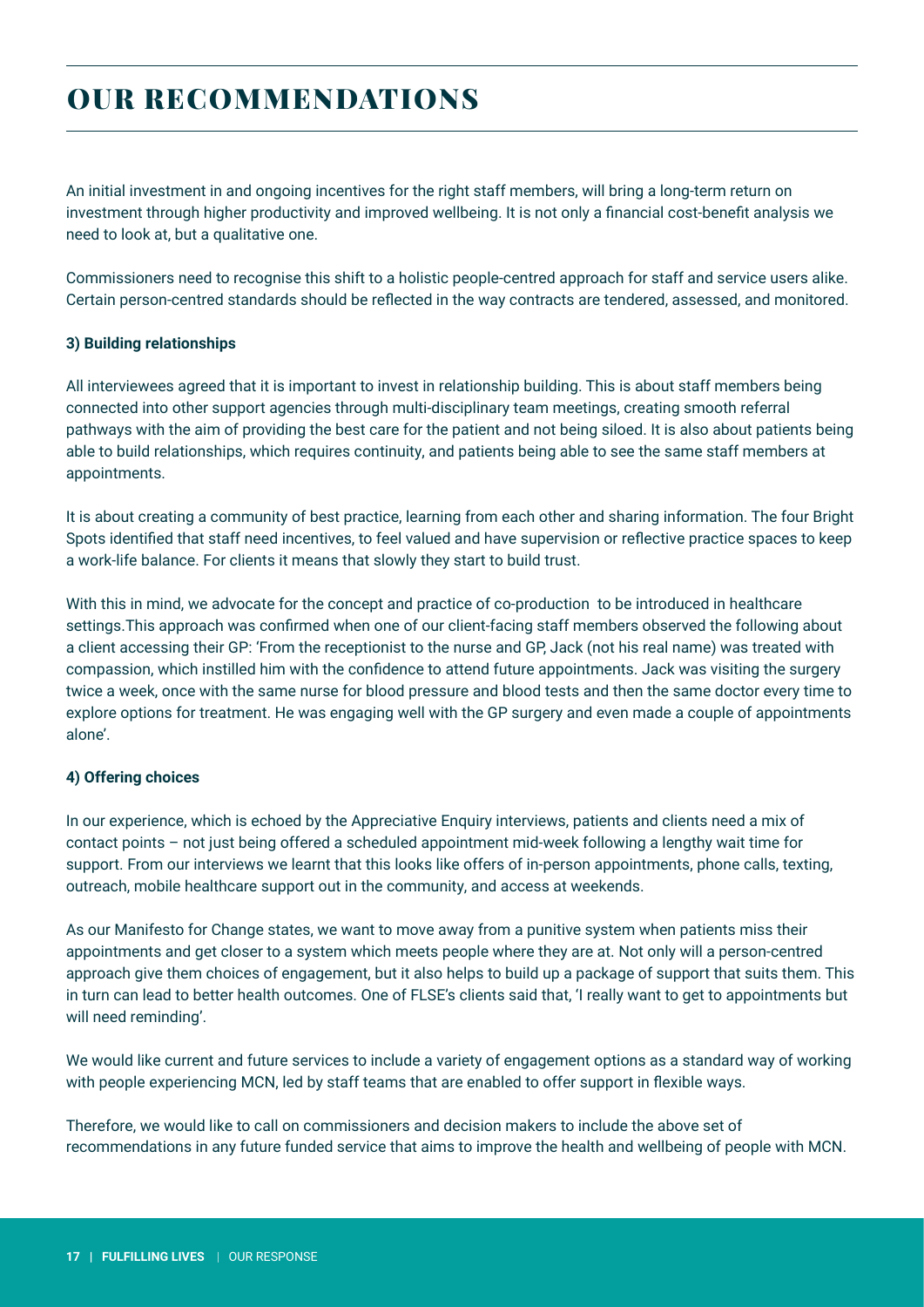### BRIGHT SPOTS QUESTIONS (APPRECIATIVE INQUIRY METHOD)

**Define – What is the topic of inquiry?** – It is important to define the overall focus of the inquiry (what the system wants more of). Definition is used to clarify the area of work to be considered. Definition defines the project's purpose, content, and what needs to be achieved. In this phase, the guiding question is, "What generative topic do we want to focus on together?

Our local primary healthcare system needs more innovative person-centred practices which work for people with multiple and complex needs.

**Discover – Appreciating the best of 'what is'** – Discovery is based on a dialogue, as a way of finding 'what works'. It rediscovers and remembers the organization or community's successes, strengths and periods of excellence.

1. In your experience working with [the service], which approaches to appointments/contact have been the most effective in engaging clients who are experiencing multiple and complex needs?

• For example: Drop-ins, appointments, flexibility, outreach, digital

2. Which approaches to building relationships appear to be the most effective in engaging this client group within your service?

• For example: patience, providing choice and transparency about processes

 3. What kind of 'behind the scenes' planning and support helps client-facing workers to best support people experiencing multiple and complex needs in your service?

• For example: Recruitment, supervision, training, partnership working, handovers, formulation (formulation is similar to reflective practice but is used more in the health sector)

 4. Can you remember a time when some changes were introduced to your service which you felt improved outcomes for people experiencing multiple and complex needs?

• You could additionally ask: what initiated that change, and did you get any client feedback?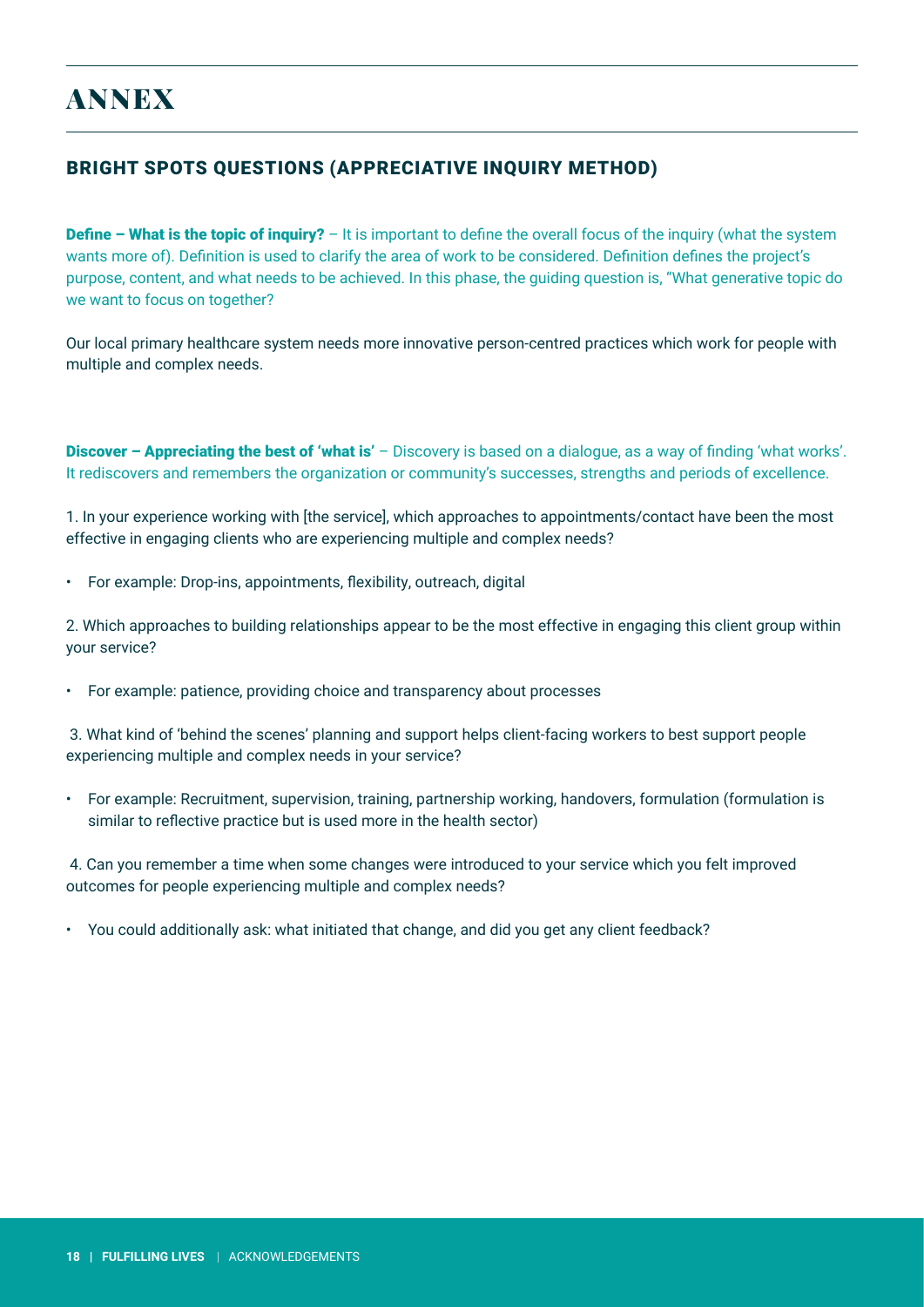### BRIGHT SPOTS QUESTIONS (APPRECIATIVE INQUIRY METHOD)

**Dream – Imagining 'what could be'** – Imagining uses past achievements and successes identified in the discovery phase to imagine new possibilities and envisage a preferred future. It allows people to identify their dreams for a community or organization; having discovered 'what is best'. They have the chance to project it into their wishes, hopes and aspirations for the future.

So far we've been talking about the things which are currently happening in your service which you feel work well in supporting people experiencing multiple and complex needs. We would now like to hear about your idea of ideal support for this group, if all barriers were raised.

5. If there were no limits to time, resources, or budget, how would you change or improve your service to support people with multiple and complex needs?

• For example: Expanding the service, changing locations, opening times or policies

6. What training, support and resources would you draw into the service to support the work in an ideal world?

• For example: clinical supervision, peer support networks, partnership working with other agencies

**Design – Determining 'what should be'** – Design brings together the stories from discovery with the imagination and creativity from dream. We call it bringing the 'best of what is' together with 'what might be', to create 'what should be – the ideal'.

7. How could your service use their recruitment processes to continue to improve their support for people experiencing multiple and complex needs?

• For example: recruiting with particular values in mind, contract lengths, interviews involving service users

 8. How could your service use their staff support mechanisms improve their support for people experiencing multiple and complex needs?

• For example: supervisions, training and codes of conduct

 9. How could your service work with experts by experience to continue to improve their support for people experiencing multiple and complex needs?

• For example: changes to policy

 10. Considering our conversation today, what would you say are the top 3 most effective ways to support people experiencing multiple and complex needs to engage in primary healthcare?

• In order of priority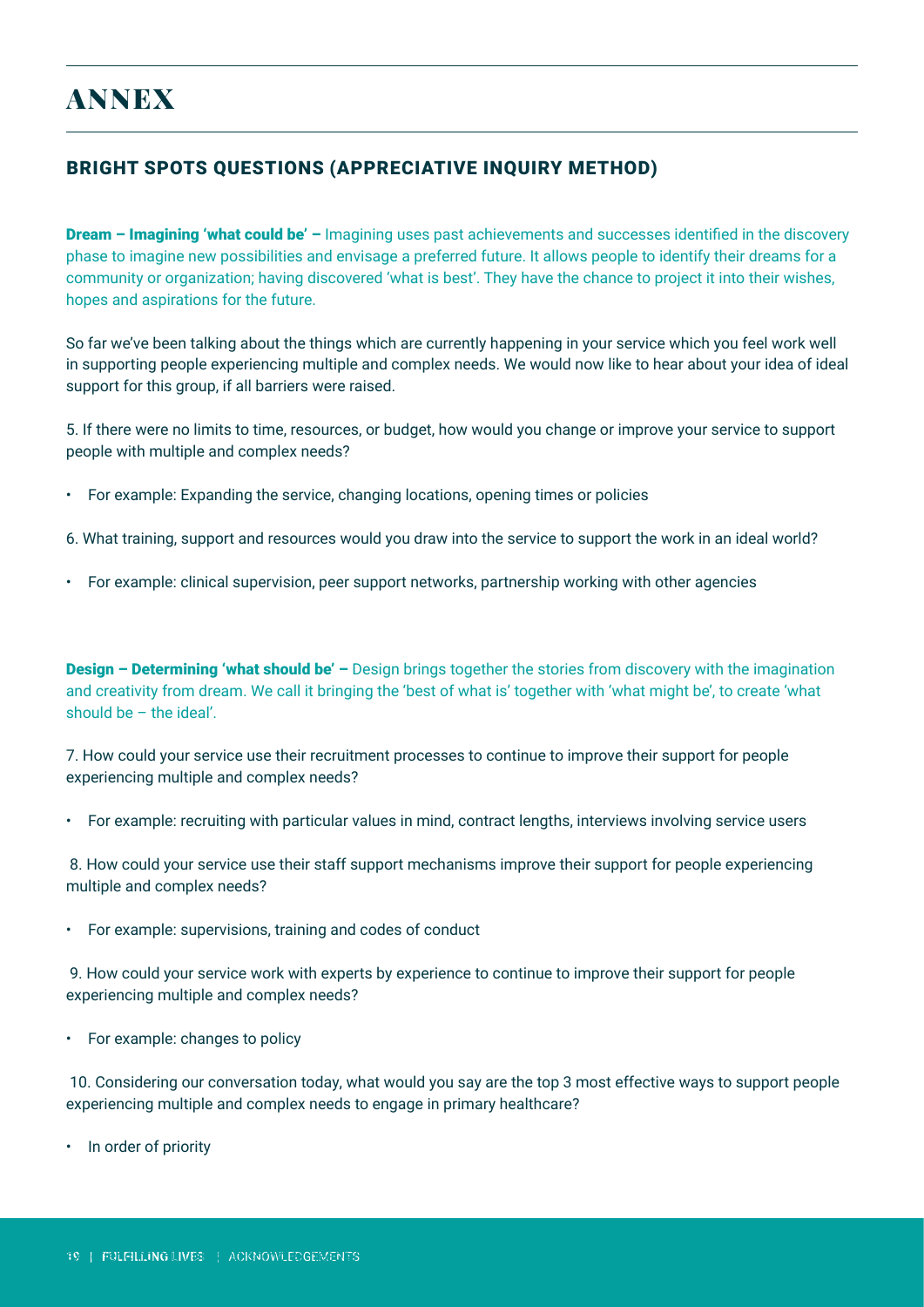# ANNEX

### BRIGHT SPOTS QUESTIONS (APPRECIATIVE INQUIRY METHOD)

11. Is there anything else you think is important to share about what works when supporting people experiencing multiple and complex needs?

Deliver/Destiny – Creating 'what will be' – The fifth stage in the 5Ds process identifies how the design is delivered, and how it's embedded into groups, communities and organizations. Based on more traditional organizational development practice. The term 'destiny' is more prevalent now.

A conclusion or 'road map' for improving MCN support and highlighting best practice. Written by FL on the basis of interview content, to be shared with identified stakeholders.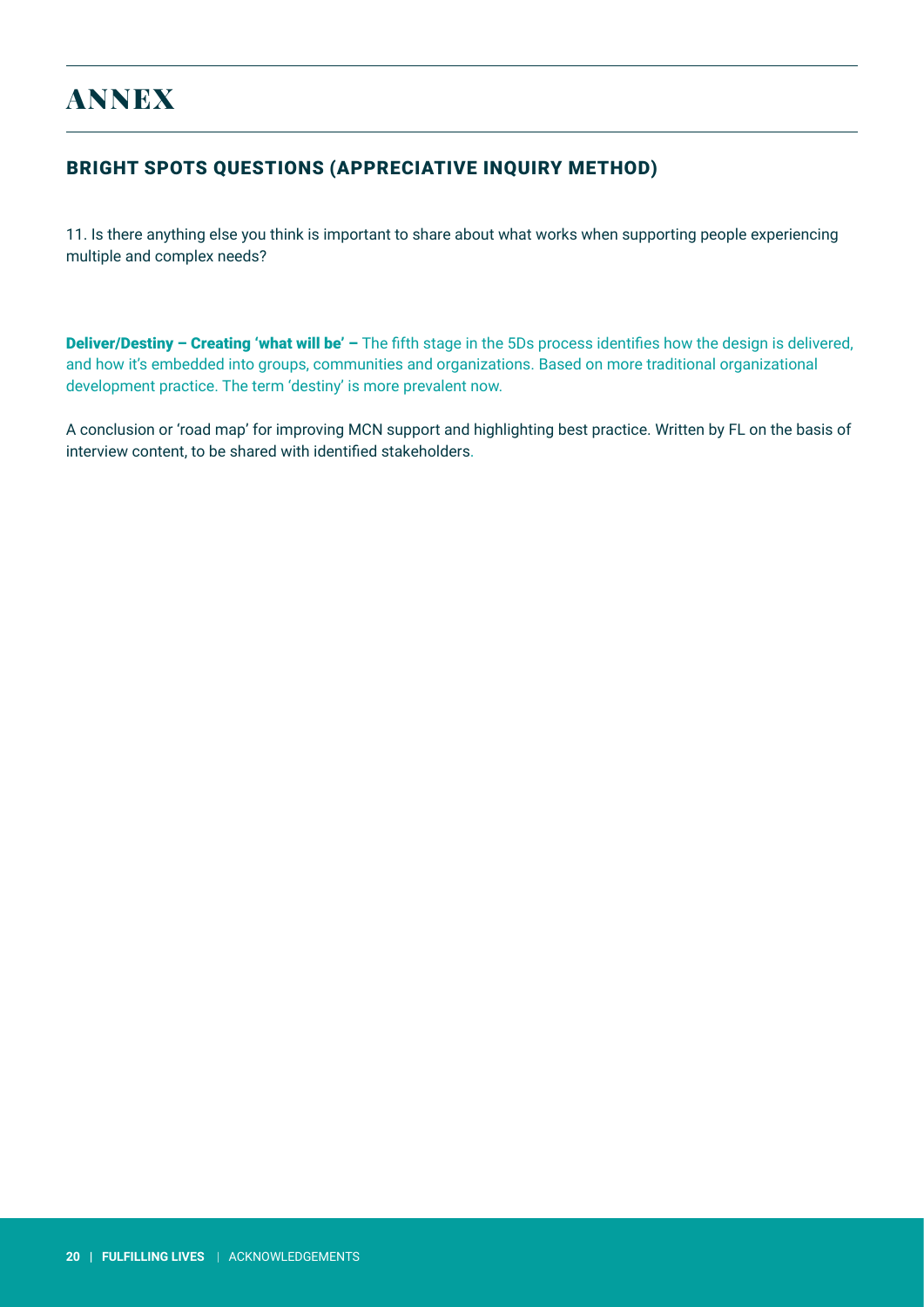# FURTHER READING

### **APPRECIATIVE ENQUIRY:**

#### **David Cooperrider and Suresh Srivastva**

[Microsoft Word - APPRECIATIVE\\_INQUIRY \(oio.nl\)](https://www.oio.nl/wp-content/uploads/APPRECIATIVE_INQUIRY_IN_Orgnizational_life.pdf)

**Jon Townsin: Appreciative Enquiry**

[https://www.youtube.com/watch?v=QzW22wwh1J4&ab\\_channel=JonTownsin](https://www.youtube.com/watch?v=QzW22wwh1J4&ab_channel=JonTownsin) 

### **POSITIVE DEVIANTS AND 'BRIGHT SPOTS':**

### **Switch:**

[Switch by Dan Heath, Chip Heath | Waterstones](https://www.waterstones.com/book/switch/dan-heath/chip-heath/9781847940322)

**Harvard Business Review:**

[The Power of Positive Deviancy \(hbr.org\)](https://hbr.org/2000/01/the-power-of-positive-deviancy)

Primary healthcare and people with MCN (Chapter 1, FLSE Manifesto for Change)

#### **Lankelly Chase:**

[Hard Edges- mapping severe and multiple disadvantage](https://lankellychase.org.uk/wp-content/uploads/2015/07/Hard-Edges-Mapping-SMD-2015.pdf)

#### **Kings Fund:**

[Addressing complex needs in the community: a GP trainee's perspective | The King's Fund \(kingsfund.org.uk\)](https://www.kingsfund.org.uk/blog/2021/11/addressing-complex-needs-community-gp-trainees-perspective)

**Institute of Health Equity: The Marmot Review- 10 years on**

[Marmot Review 10 Years On - IHE \(instituteofhealthequity.org\)](https://www.instituteofhealthequity.org/resources-reports/marmot-review-10-years-on)

**Care Quality Commissioning: Standardised guidance for standards below which your care must never fall.**

[The fundamental standards | Care Quality Commission \(cqc.org.uk\)](https://www.cqc.org.uk/what-we-do/how-we-do-our-job/fundamental-standards)

[What to expect from a good care service | Care Quality Commission \(cqc.org.uk\)](https://www.cqc.org.uk/help-advice/what-expect-good-care-services/what-expect-good-care-service)